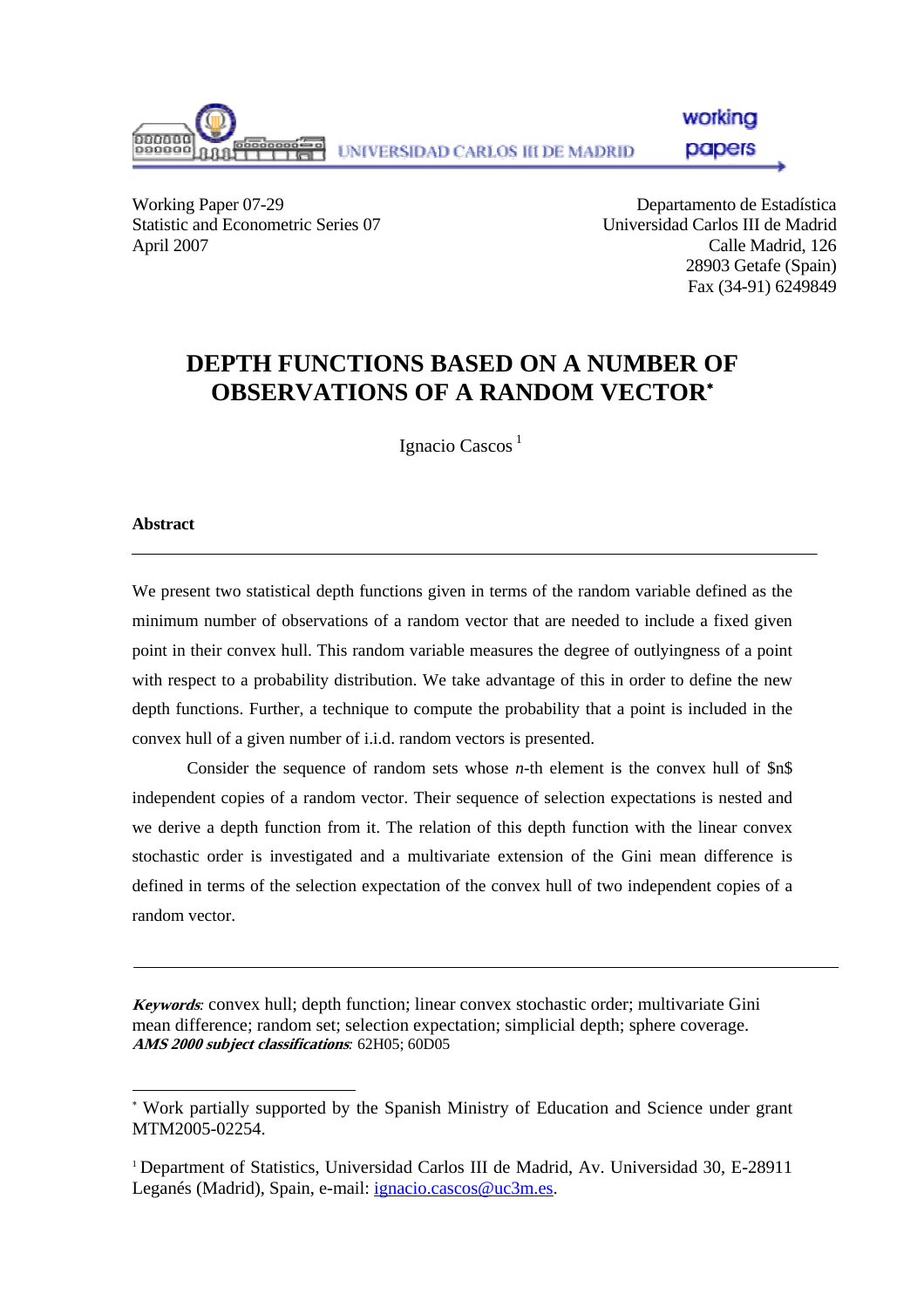# Depth functions based on a number of observations of a random vector

Ignacio Cascos<sup>∗</sup>

Department of Statistics, Universidad Carlos III de Madrid, Av. Universidad 30, E-28911 Leganés (Madrid), Spain

#### Abstract

We present two statistical depth functions given in terms of the random variable defined as the minimum number of observations of a random vector that are needed to include a fixed given point in their convex hull. This random variable measures the degree of outlyingness of a point with respect to a probability distribution. We take advantage of this in order to define the new depth functions. Further, a technique to compute the probability that a point is included in the convex hull of a given number of i.i.d. random vectors is presented.

Consider the sequence of random sets whose  $n$ -th element is the convex hull of  $n$ independent copies of a random vector. Their sequence of selection expectations is nested and we derive a depth function from it. The relation of this depth function with the linear convex stochastic order is investigated and a multivariate extension of the Gini mean difference is defined in terms of the selection expectation of the convex hull of two independent copies of a random vector.

Keywords: Convex hull, Depth function, Linear convex stochastic order, Multivariate Gini mean difference, Random set, Selection expectation, Simplicial depth, Sphere coverage

AMS 2000 subject classifications: 62H05, 60D05

### 1 Introduction and preliminaries

Depth functions assign a point its degree of centrality with respect to a data cloud or a probability distribution. In the last years depth functions and depth-trimmed regions (central regions constituted by all points whose depth is, at least, a fixed given value) have received a lot of attention from the statistical community. Among others, the works of Liu [11], Liu et al. [12], Mizera [13] and Zuo and Serfling [26] provide us with particular examples and desirable properties of depth functions, as well as interesting theoretical frameworks

<sup>∗</sup>Supported by the Spanish Ministry of Education and Science under grant MTM2005-02254.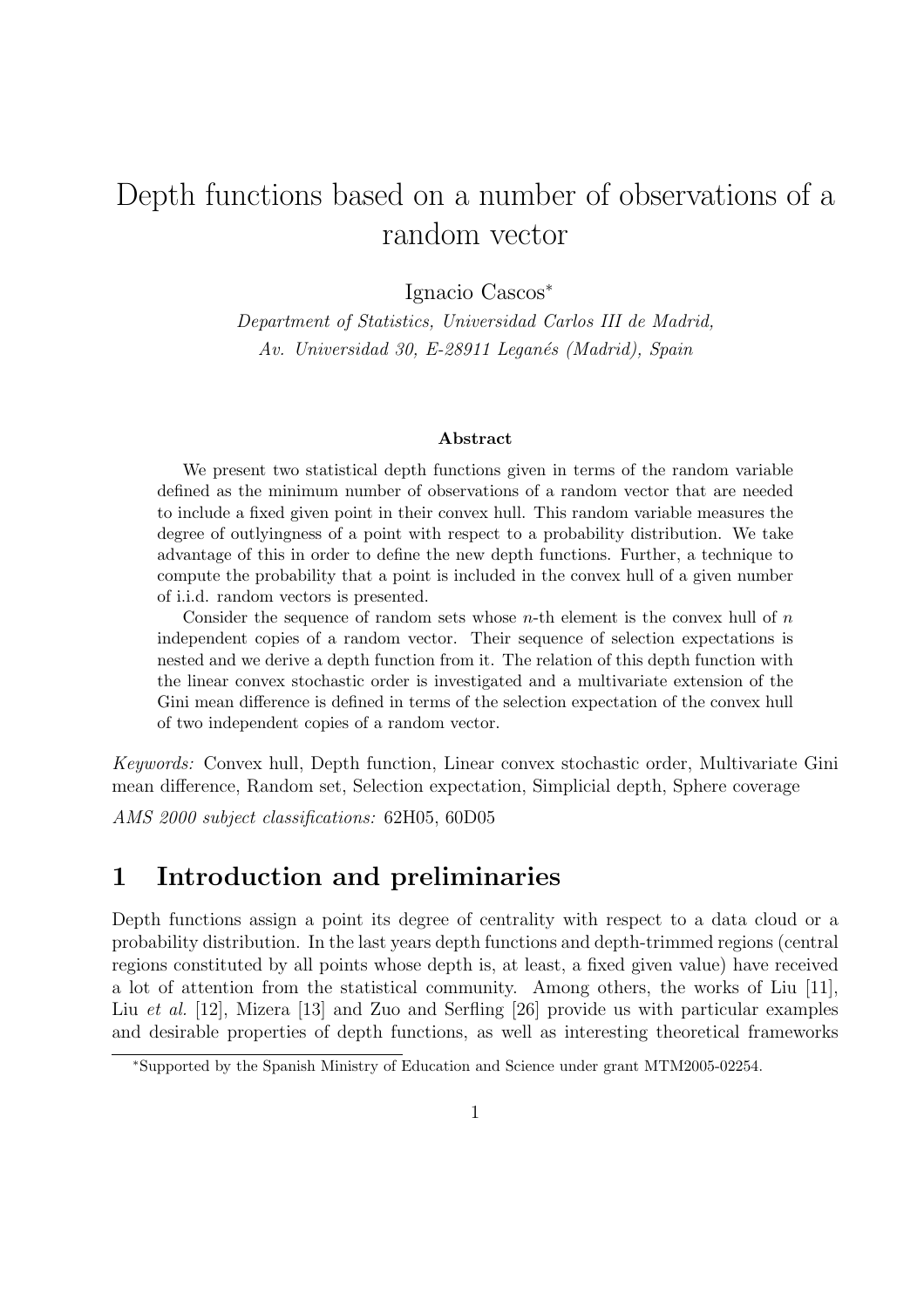and statistical applications. Other authors like Cascos and López-Díaz  $[1]$ , Koshevoy and Mosler [6] or Zuo and Serfling [27] have devoted their attention to the study of families of central regions.

In accordance with Definition 2.1 in [26], if  $\mathbb P$  is the set of probability distributions on the Borel sets of  $\mathbb{R}^d$ ,  $\xi$  a random vector in  $\mathbb{R}^d$  and  $P_{\xi}$  its probability distribution, a *statistical* depth function is defined in the following way.

**Definition 1.** A statistical depth function is a bounded nonnegative mapping  $D(\cdot; \cdot) : \mathbb{R}^d \times$  $\mathbb{P} \longrightarrow \mathbb{R}$  satisfying

- i.  $D(Ax+b; P_{A\xi+b}) = D(x; P_{\xi})$  holds for any random vector  $\xi$  in  $\mathbb{R}^d$ , any  $d \times d$  nonsingular matrix A, and any  $b \in \mathbb{R}^d$ ;
- ii.  $D(\theta; P) = \sup$  $x \in \mathbb{R}^d$  $D(x; P)$  holds for any  $P \in \mathbb{P}$  having "center"  $\theta$ ;
- iii.  $D(x; P) \leq D(\theta + \alpha(x \theta); P)$  holds for any  $P \in \mathbb{P}$  having deepest point  $\theta$  and any  $\alpha \in [0,1]$ ;

*iv.* 
$$
D(x; P) \longrightarrow 0
$$
 as  $||x|| \rightarrow \infty$ , for each  $P \in \mathbb{P}$ .

The term center that has been used in ii. denotes a point of symmetry.

Every depth function has its associated family of central regions. The central region of depth  $\alpha$  associated with the depth function  $D(\cdot; P)$  is denoted by  $D^{\alpha}(P)$  and defined as

$$
D^{\alpha}(P) := \{ x \in \mathbb{R}^d : D(x; P) \ge \alpha \}. \tag{1}
$$

For any notion of depth, the point (set of points) of maximal depth can be considered as a natural candidate for a location estimate and, in the same way, for any fixed  $\alpha$ , the central region  $D^{\alpha}(P)$  is a set-valued location estimate. Closely related to the notions of multivariate location estimates, appear notions of multivariate symmetry, see [20, 28]. We will make use of the angular symmetry.

**Definition 2.** Let  $\xi$  be a d-dimensional random vector and  $x \in \mathbb{R}^d$ , we say that  $\xi$  is angularly symmetric about  $\theta$  if  $(\xi - \theta)/\|\xi - \theta\|$  and  $-(\xi - \theta)/\|\xi - \theta\|$  are identically distributed.

Stochastic orders are partial order relations among probability distributions of random vectors, see [16]. Given  $\xi$  and  $\eta$  two random vectors, they are ordered with respect to:

- the convex order, denoted by  $\xi \leq_{\text{cx}} \eta$ , if  $\mathbb{E} f(\xi) \leq \mathbb{E} f(\eta)$  for every convex function f such that both expectations exist;
- the increasing convex order, denoted by  $\xi \leq_{icx} \eta$ , if  $\mathbb{E} f(\xi) \leq \mathbb{E} f(\eta)$  for every increasing convex function  $f$  such that both expectations exist;
- the linear convex order, denoted by  $\xi \leq_{\text{lcx}} \eta$ , if  $\langle \xi, u \rangle \leq_{\text{cx}} \langle \eta, u \rangle$  for every  $u \in \mathbb{R}^d$ , where  $\langle \cdot, \cdot \rangle$  denotes the scalar product.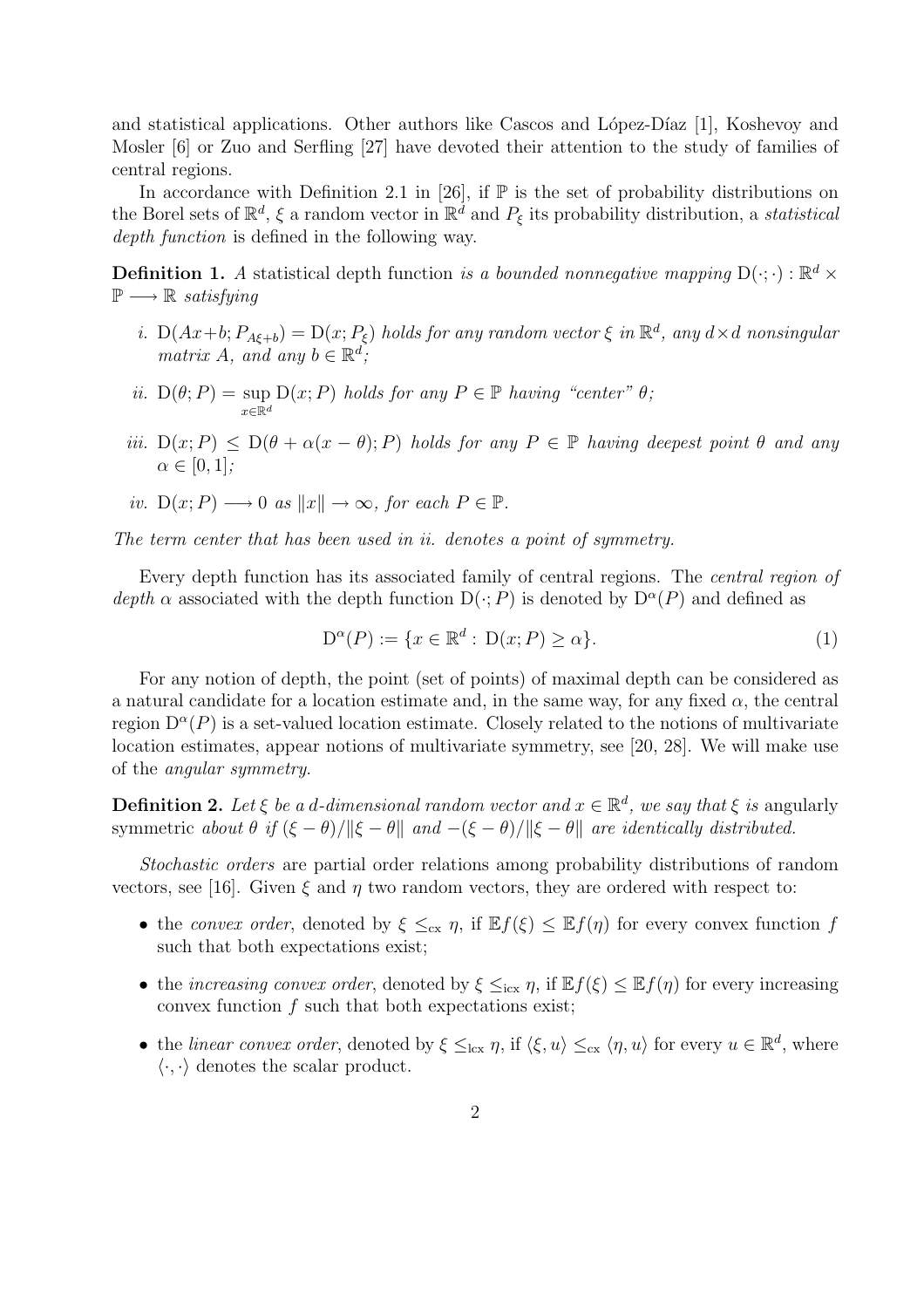A compact random set in  $\mathbb{R}^d$  is a measurable mapping from a certain probability space  $(\Omega, \mathcal{A}, \Pr)$  into the family K of compact sets in  $\mathbb{R}^d$  endowed with the topology generated by the Hausdorff distance and the corresponding Borel  $\sigma$ -algebra, see Molchanov [14] for a comprehensive treatment of random sets.

A random vector  $\xi$  is a selection of a random set X if  $\xi \in X$  almost surely. Every nonempty random compact set  $X$  has at least one selection. If at least one selection of  $X$ is integrable, we can define the *selection expectation* of X, denoted by  $\mathbb{E}X$ , as the set of the expectations of all its integrable selections, i.e.

$$
\mathbb{E}X := \{ \mathbb{E}\xi : \xi \text{ is an integrable selection of } X \}.
$$

We say that a compact random set is *convex* if it is almost surely convex. The selection expectation of a compact convex random set is convex.

The support function of  $K \subset \mathbb{R}^d$  is defined by  $h(K, u) := \sup\{ \langle x, u \rangle : x \in K \}$  for all  $u \in \mathbb{R}^d$ . The support function of the selection expectation of a random set on any direction coincides with the expectation of its support function on that direction, *i.e.*  $h(\mathbb{E}X, u) =$  $\mathbb{E}h(X, u)$  for all  $u \in \mathbb{R}^d$ .

The order statistics of a random variable are denoted in the usual way, given  $\xi_1, \ldots, \xi_n$ a random sample of size n, it will be ordered as  $\xi_{1:n} \leq \xi_{2:n} \leq \ldots \leq \xi_{n:n}$ . If  $x \in \mathbb{R}^d$  and  $1 \leq i \leq d, x^{(i)}$  stands for the *i*-th component of x, *i.e.*  $x = (x^{(1)}, \ldots, x^{(d)})$ . The unit sphere in  $\mathbb{R}^d$  centred at x is denoted by  $S^{d-1}(x)$ . We write shortly  $S^{d-1}$  if the sphere is centred at the origin. By agreement  $(\infty)^{-1} = 0$  and finally, co K stands for the convex hull of set K.

In Section 2 we study depth functions given by the number of observations of a random vector necessary to contain a point in their convex hull with a certain probability and by the expected number of observations of a random vector that are needed so that the given point is contained in their convex hull. A technique to compute the probability that a point belongs to the convex hull of a fixed number of i.i.d. random vectors is described in Subsection 2.2. Section 3 is devoted to the study of central regions defined as the selection expectation of the convex hull of a set of independent copies of a random vector. A stochastic order defined in terms of the inclusion of such central regions is investigated and a volume statistic of these central regions is proposed as a multivariate extension of the Gini mean difference. Finally, some conclusions are briefly discussed in Section 4.

## 2 Degree-type depth functions

For a point  $x \in \mathbb{R}^d$  and a d-dimensional random vector  $\xi$ , we draw independent copies of the random vector  $\xi_1, \xi_2, \ldots$  until x belongs to their convex hull,  $x \in \text{co}\{\xi_1, \ldots, \xi_n\}$ . We are interested in the number of independent copies that must be drawn.

In Chiu and Molchanov [2] the *degree of a typical point of a point process* is defined as the random variable N being the smallest number such that the typical point is contained in the interior of the convex hull of its nearest N neighbours.

In Liu [11] the *simplicial depth* is defined as the probability that a point in  $\mathbb{R}^d$  lies in the convex hull of the simplex whose vertices are  $d+1$  independent copies of a random vector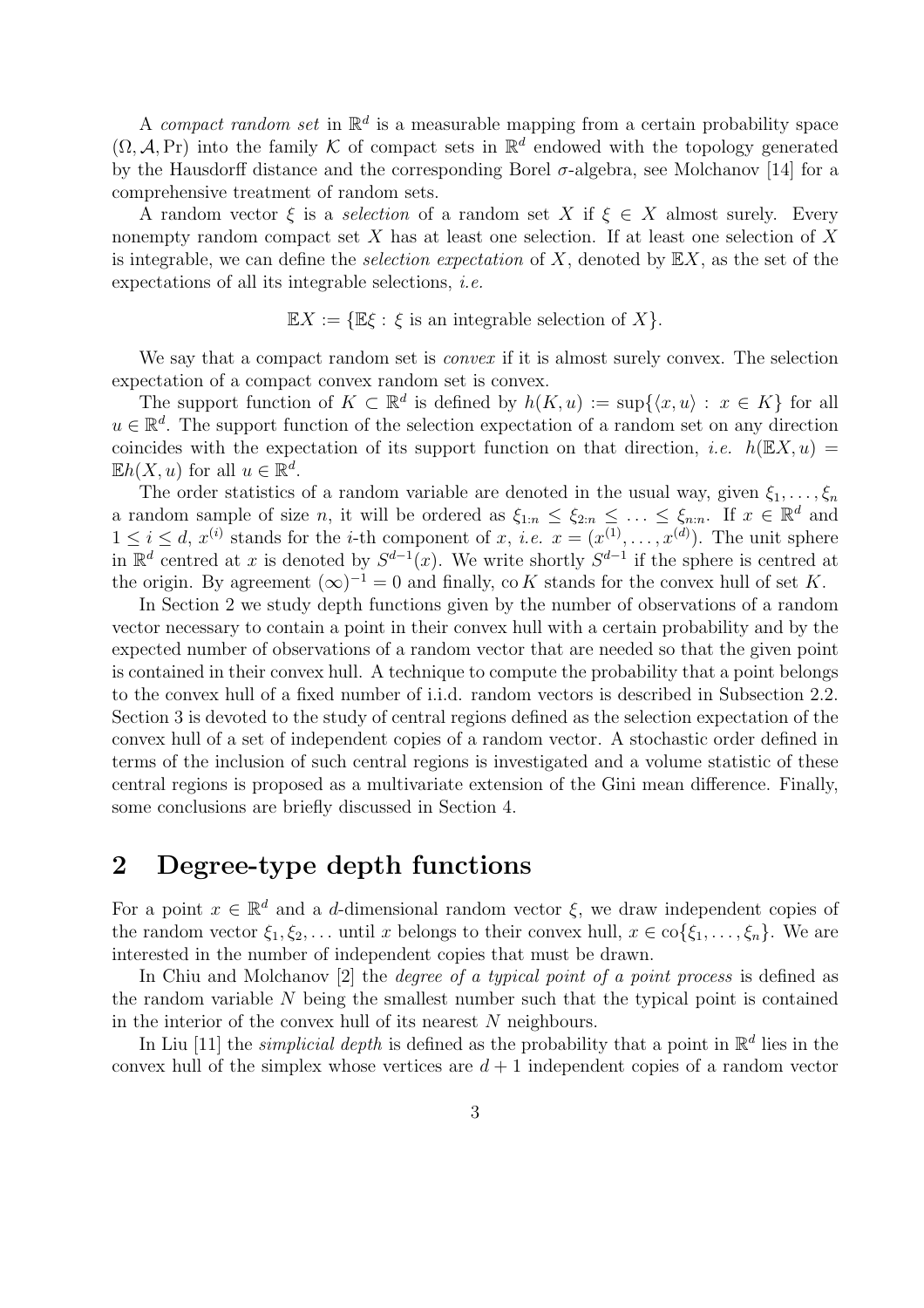in  $\mathbb{R}^d$ ,

$$
SD(x; P_{\xi}) := Pr(x \in \text{co}\{\xi_1, \dots, \xi_{d+1}\}).
$$

We define the random variable *degree* as the minimum number of independent observations of a random vector that are needed to include a given point in their convex hull.

**Definition 3.** The random variable degree of a point x with respect to a probability distribution  $P_{\xi}$  is defined as

$$
degree(x; P_{\xi}) := \min\{n \in \mathbb{N} : x \in \text{co}\{\xi_1, \ldots, \xi_n\}\}.
$$

For certain points, the random variable degree $(x; P_{\xi})$  might take the value  $+\infty$  with positive probability. Nevertheless, this does not endanger its measurability.

Clearly, for any  $n \in \mathbb{N}$ , the probability that the random variable *degree* is not greater than n is equal to the probability that x is contained in the convex hull of n independent copies of  $\xi$ ,

$$
\Pr\Big(\text{degree}(x; P_{\xi}) \le n\Big) = \Pr(x \in \text{co}\{\xi_1, \dots, \xi_n\}).\tag{2}
$$

.

The first depth function we propose, the *counting depth*, is given in terms of a quantile of the distribution of the random variable degree.

**Definition 4.** The counting depth, denoted by  $D_p(\cdot;\cdot)$ , is the inverse of the number of independent copies of a random vector that are needed so that a given point belongs to their convex hull with a certain fixed probability  $p \in (0,1)$ , i.e. if  $x \in \mathbb{R}^d$ ,

$$
D_p(x; P_{\xi}) := \left(\min\{n \in \mathbb{N} : \Pr(x \in \text{co}\{\xi_1, ..., \xi_n\}) \ge p\}\right)^{-1}
$$

Observe that for any random vector  $\xi$  in  $\mathbb{R}^d$ , the following relations between the degree, the simplicial depth and the counting depth do necessarily hold:

$$
SD(x; P_{\xi}) = Pr\Big(\text{degree}(x; P_{\xi}) \le d + 1\Big); \tag{3}
$$

$$
D_p(x; P_{\xi}) = (\min\{n \in \mathbb{N} : \Pr(\text{degree}(x; P_{\xi}) \le n) \ge p\})^{-1}.
$$
 (4)

The second depth function we propose, the expected degree depth, is given in terms of the expectation of the random variable degree.

**Definition 5.** The expected degree depth, denoted by  $ED(\cdot; \cdot)$ , is defined as the inverse of the expectation of the degree of a point with respect to a probability distribution, i.e. if  $x \in \mathbb{R}^d$ ,  $\sqrt{-1}$ 

$$
ED(x; P_{\xi}) := \Big(\mathbb{E} \text{degree}(x; P_{\xi})\Big)^{-1}.
$$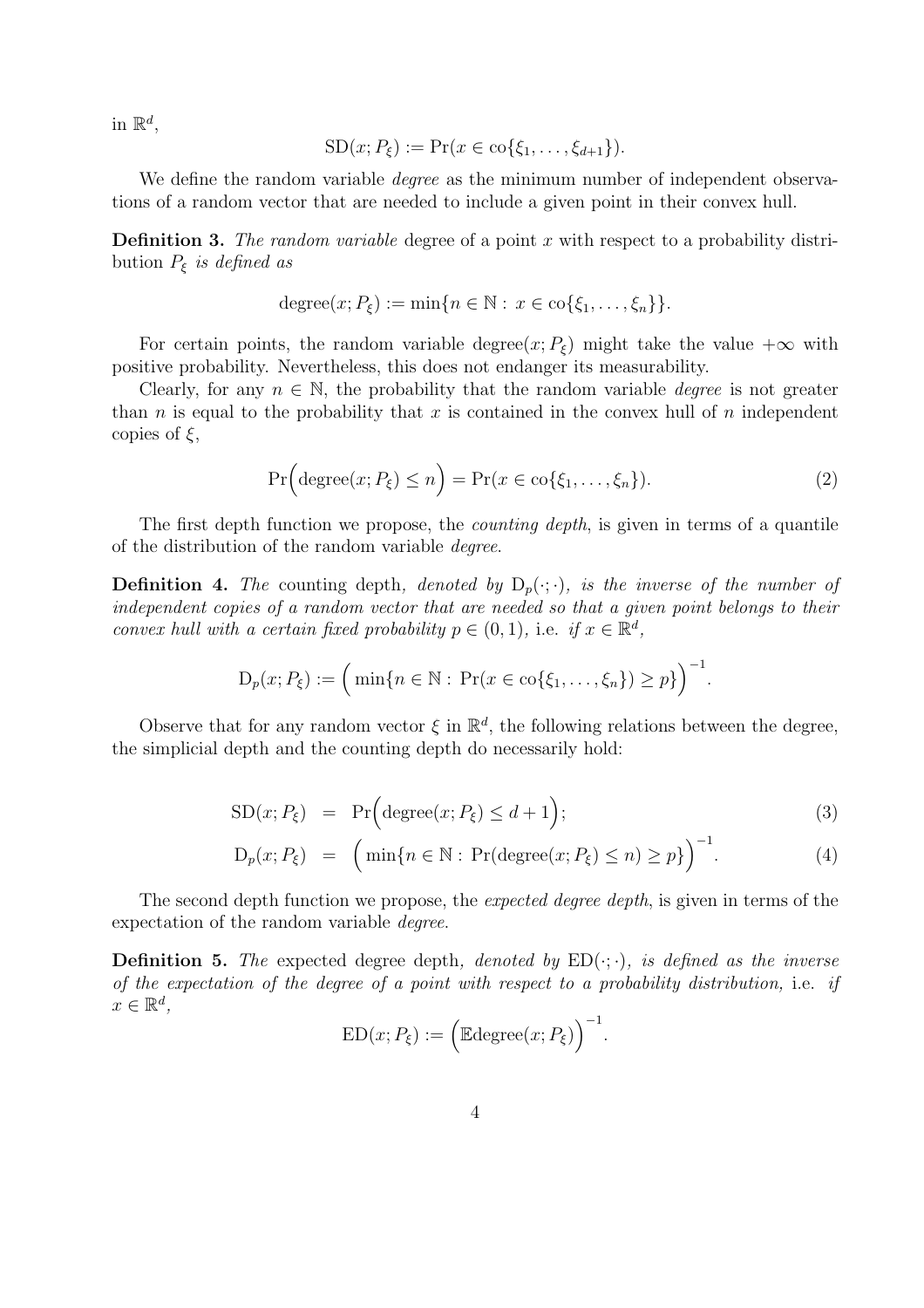If  $\xi$  is an absolutely continuous random variable and  $F_{\xi}$  its cumulative distribution function, then for any  $x \in \mathbb{R}$  the counting depth for any fixed  $p \in (0,1)$  and the expected degree depth can be easily obtained in terms of  $F_{\xi}(x)$ ,

$$
D_p(x; P_{\xi}) = \left(\min\left\{n \in \mathbb{N}: \left(F_{\xi}(x)\right)^n + \left(1 - F_{\xi}(x)\right)^n \le 1 - p\right\}\right)^{-1} \text{ and}
$$
  
\n
$$
ED(x; P_{\xi}) = \frac{F_{\xi}(x)(1 - F_{\xi}(x))}{1 - F_{\xi}(x)(1 - F_{\xi}(x))}.
$$

Since degree is a random variable that measures the outlyingness of a point with respect to a probability distribution, any decreasing transformation of its mean or quantile  $p$  will measure its centrality and would be a sensible candidate for a depth function. We have chosen the inverse for the sake of simplicity.

### 2.1 Properties

We will show that the notions of counting and expected degree depth are in fact statistical depth functions.

**Proposition 6.** For any  $A \in \mathbb{R}^{d \times d}$  and  $b \in \mathbb{R}^d$ , we have that

$$
\Pr\Big(\text{degree}(Ax+b; P_{A\xi+b}) \le n\Big) \ge \Pr\Big(\text{degree}(x; P_{\xi}) \le n\Big) \quad \forall n \in \mathbb{N},\tag{5}
$$

and if A is nonsingular, the equality holds.

*Proof.* Let  $A \in \mathbb{R}^{d \times d}$ ,  $b, x \in \mathbb{R}^d$  and  $n \in \mathbb{N}$ . If  $x \in \text{co}\{\xi_1, \ldots, \xi_n\}$ , then  $Ax + b \in \text{co}\{A\xi_1 +$  $b, \ldots, A\xi_n + b\}$ , so  $Pr(x \in \text{co}\{\xi_1, \ldots, \xi_n\}) \leq Pr(Ax + b \in \text{co}\{A\xi_1 + b, \ldots, A\xi_n + b\})$  and the first part of the result holds by equation (2).

If  $A \in \mathbb{R}^{d \times d}$  is nonsingular,  $x \in \text{co}\{\xi_1, \ldots, \xi_n\}$  holds if and only if  $Ax + b \in \text{co}\{A\xi_1 +$  $b, \ldots, A\xi_n + b$  and the second part of the result is now straightforward.  $\Box$ 

Corollary 7. The counting depth and the expected degree depth are affine invariant. Moreover, an affine transformation simultaneously applied to a random vector and a point does not decrease the counting and the expected degree depths. That is, given  $A \in \mathbb{R}^{d \times d}$  and  $b \in \mathbb{R}^d$ , we have that for any  $p \in (0,1)$ 

$$
D_p(Ax + b; P_{A\xi+b}) \ge D_p(x; P_{\xi})
$$
 and  $ED(Ax + b; P_{A\xi+b}) \ge ED(x; P_{\xi}),$ 

and if A is nonsingular both equalities hold.

In Liu [11], the author shows that the simplicial depth, when considered on an absolutely continuous and angularly symmetric distribution, is monotonous relative to the point of angular symmetry. The same property is satisfied by the counting depth and the expected degree depth. The argument of the proof of the next result follows the same lines as that of Theorem 3 in [11].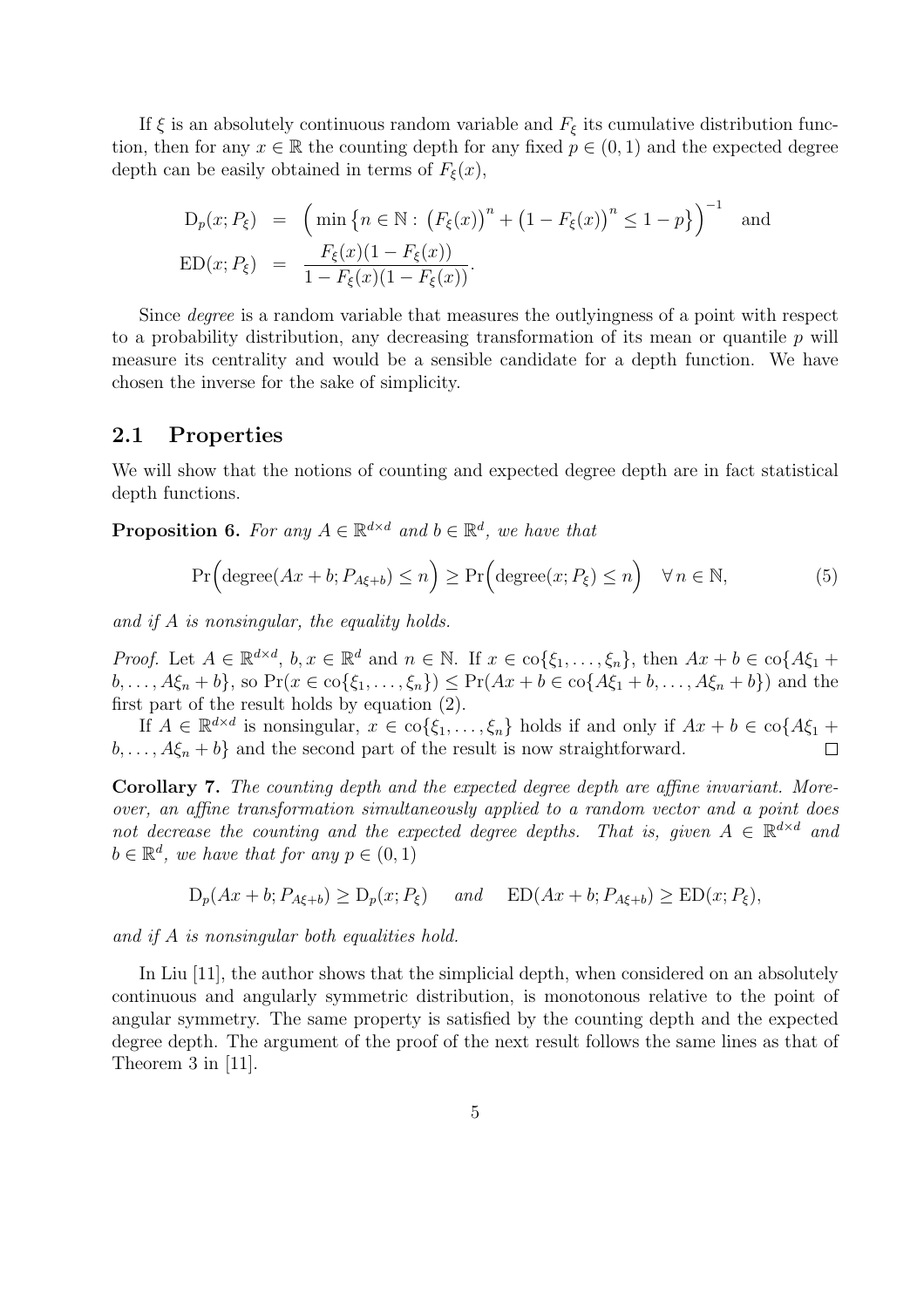**Proposition 8.** If  $P_{\xi}$  is absolutely continuous and angularly symmetric about  $\theta$ , then for any  $\alpha \in [0,1]$  and  $x \in \mathbb{R}^d$ ,

$$
\Pr\Big(\text{degree}(\theta + \alpha(x - \theta); P_{\xi}) \le n\Big) \ge \Pr\Big(\text{degree}(x; P_{\xi}) \le n\Big) \quad \forall n \in \mathbb{N}.\tag{6}
$$

*Proof.* For convenience, we take the origin as the point of angular symmetry, *i.e.*  $\theta = 0$ , which supposes no restriction, since by Proposition 6, the random variable *degree* is affine invariant.

We will show that for any  $\alpha \in [0,1]$ , the relation  $Pr(x \in \text{co}\{\xi_1,\ldots,\xi_n\}) \leq Pr(\alpha x \in$  $\text{co}\{\xi_1,\ldots,\xi_n\}\)$  holds for any  $n \in \mathbb{N}$ . Since  $\xi$  is absolutely continuous, the probability  $P_{\xi}$ of any hyperplane equals 0, and thus when  $n \leq d$ , it holds that  $Pr(x \in \text{co}\{\xi_1, \ldots, \xi_n\})$  $Pr(\alpha x \in \text{co}\{\xi_1,\ldots,\xi_n\})=0.$  Let us take  $n \geq d+1$ .

We consider the arrow from  $\alpha x$  to x and the events that it enters or leaves the random polytope  $\text{co}\{\xi_1,\ldots,\xi_n\},\$ 

$$
A_{\text{in}} := \{\text{the arrow from } \alpha x \text{ to } x \text{ enters } \text{co}\{\xi_1, \dots, \xi_n\}\};
$$
  

$$
A_{\text{out}} := \{\text{the arrow from } \alpha x \text{ to } x \text{ leaves } \text{co}\{\xi_1, \dots, \xi_n\}\}.
$$

Since the probability of any hyperplane is 0, then with probability 1, the affine dimension of  $\text{co}\{\xi_1,\ldots,\xi_n\}$  equals d and the affine dimension of any subset of d independent copies of  $\xi$ equals  $d-1$ .

Given d points  $x_1, \ldots, x_d \in \mathbb{R}^d$  with affine dimension  $d-1$ , we denote by  $H(\lbrace x_1, \ldots, x_d \rbrace)$ the closed halfspace whose boundary is the affine hull of those points, aff $\{x_1, \ldots, x_d\}$ , and contains the origin of coordinates. If  $0 \in \text{aff}\{x_1, \ldots, x_d\}$ , let  $H(\{x_1, \ldots, x_d\})$  be any of the two closed halfspaces with boundary aff ${x_1, \ldots, x_d}$ . We denote by C the set of d-tuples of points of  $\mathbb{R}^d$  whose convex hull intersects the segment co $\{x, \alpha x\}$ , *i.e.*  $C := \{(x_1, \ldots, x_d)$ :  $x_i \in \mathbb{R}^d$ ,  $\text{co}\{x_1, \ldots, x_d\} \cap \text{co}\{x, \alpha x\} \neq \emptyset\}.$ 

For any subset S of d elements from  $\{1, 2, \ldots, n\}$ , we denote by  $A_{\text{in}}^S$  the event that the convex hull of d independent copies of the random vector  $\xi$ , given by  $\{\xi_i : i \in S\}$ , intersects with the arrow from  $\alpha x$  to x and none of the remaining independent copies of  $\xi$  belongs to  $H(\{\xi_i : i \in S\})$ , that is

$$
A_{\text{in}}^{S} := \big\{ \{\xi_i : i \in S\} \subset C \text{ and } \xi_j \notin H(\{\xi_i : i \in S\}) \,\,\forall j \notin S \big\},\
$$

and clearly

$$
\Pr(A_{\text{in}}^S) = \int_C \Pr\Big(\xi \notin H(\{x_1,\ldots,x_d\})\Big)^{n-d} dP_{\xi}(x_1)\ldots dP_{\xi}(x_d).
$$

Moreover, we denote by  $A_{\text{out}}^S$  the event that the convex hull of the d independent copies of the random vector with index in S,  $\{\xi_i : i \in S\}$ , intersects with the arrow from  $\alpha x$  to x and all of the remaining copies of  $\xi$  belong to  $H(\{\xi_i : i \in S\})$ , that is

$$
A_{\text{out}}^S := \big\{ \{\xi_i : i \in S\} \subset C \text{ and } \xi_j \in H(\{\xi_i : i \in S\}) \,\,\forall j \notin S \big\},\
$$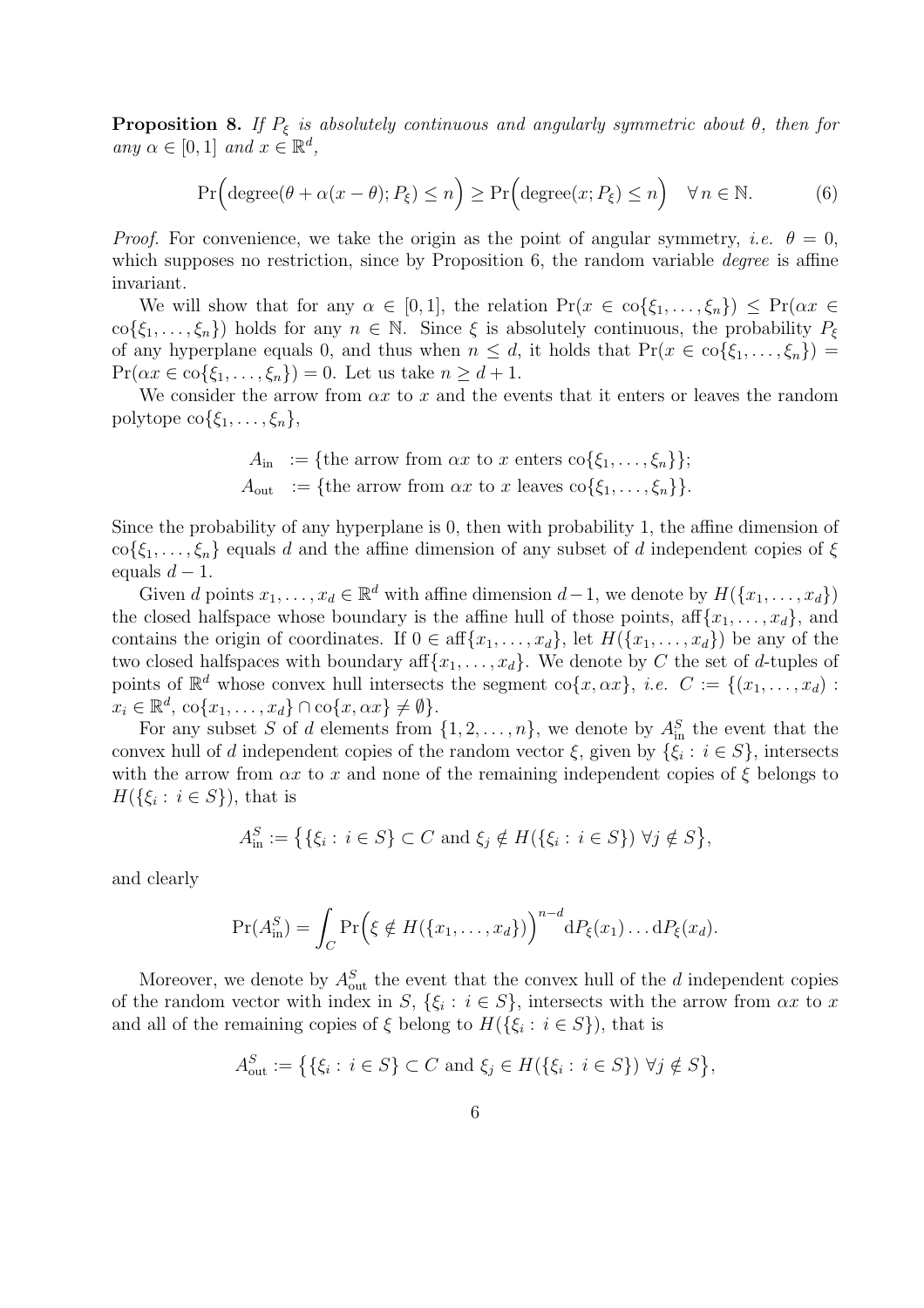and clearly

$$
\Pr(A_{\text{out}}^S) = \int_C \Pr\Big(\xi \in H(\{x_1,\ldots,x_d\})\Big)^{n-d} dP_{\xi}(x_1)\ldots dP_{\xi}(x_d).
$$

Now, since  $\binom{n}{d}$ d ¢ is the number of different configurations for a set  $S \subset \{1, \ldots, n\}$  with d Now, since  $\binom{d}{d}$  is the number<br>elements, we have  $Pr(A_{out}) = \binom{n}{d}$ er or different configurations<br>  $\binom{n}{d} \Pr(A_{\text{out}}^S)$  and  $\Pr(A_{\text{in}}) = \binom{n}{d}$  $\binom{n}{d} \Pr(A_{\text{in}}^S)$ .

If  $\beta \in {\alpha, 1}$ , we denote by  $B_{\beta}$  the event ' $\beta x$  belongs to the convex hull of the n independent copies of  $\xi'$ , that is,  $B_\beta := \{\beta x \in \text{co}\{\xi_1, \xi_2, \dots, \xi_n\}\}\.$  We finally have that

$$
\Pr(\alpha x \in \text{co}\{\xi_1,\ldots,\xi_n\}) - \Pr(x \in \text{co}\{\xi_1,\ldots,\xi_n\})
$$
  
= 
$$
\Pr(B_\alpha \setminus B_1) - \Pr(B_1 \setminus B_\alpha).
$$

The new events are easily obtained from the previous ones,

$$
B_{\alpha} \setminus B_1 = A_{\text{out}} \setminus A_{\text{in}}, \quad B_1 \setminus B_{\alpha} = A_{\text{in}} \setminus A_{\text{out}},
$$

which leads to

$$
Pr(\alpha x \in \text{co} \{\xi_1, \dots, \xi_n\}) - Pr(x \in \text{co}\{\xi_1, \dots, \xi_n\})
$$
  
= Pr(A<sub>out</sub>) - Pr(A<sub>out</sub> ∩ A<sub>in</sub>) - (Pr(A<sub>in</sub>) - Pr(A<sub>in</sub> ∩ A<sub>out</sub>))  
= Pr(A<sub>out</sub>) - Pr(A<sub>in</sub>).

By the angular symmetry of  $\xi$  about the origin and the fact that the origin belongs to By the angular symmetry or  $\zeta$  about the origin  $\zeta$ <br> $H(\lbrace x_1,\ldots,x_n \rbrace)$ , it holds that  $\Pr(\xi \in H(\lbrace x_1,\ldots,x_d \rbrace))$ that the origin belongs to<br>  $\geq 1/2$ , and thus  $Pr(\xi \notin H(\lbrace x_1, \ldots, x_d \rbrace))$  $x^{n-d} \leq$  $Pr(\xi \in H(\lbrace x_1,\ldots,x_d \rbrace))^{n-d}$ , or equivalently  $Pr(A_{out}^S) \geq Pr(A_{in}^S)$ . As a consequence we obtain  $\sqrt{n-d}$ that  $Pr(A_{out}) \geq Pr(A_{in})$  and finally

$$
\Pr(\alpha x \in \text{co}\{\xi_1,\ldots,\xi_n\}) \geq \Pr(x \in \text{co}\{\xi_1,\ldots,\xi_n\}).
$$

 $\Box$ 

The relation between the random variables degree $(Ax + b; P_{A\xi+b})$  and degree $(x; P_{\xi})$  expressed in equation (5), as well as the relation between degree( $\theta + \alpha(x - \theta)$ ; P) and degree(x; P) expressed in equation (6) is known in the literature on stochastic orders as dominance under the usual stochastic order, see [16].

Proposition 8 can be immediately restated in terms of the counting depth and the expected degree depth.

Corollary 9. If P is absolutely continuous and angularly symmetric about  $\theta$ , then for any  $p \in (0,1)$ ,  $\alpha \in [0,1]$  and  $x \in \mathbb{R}^d$ , it holds that  $D_p(x;P) \le D_p(\theta+\alpha(x-\theta);P)$  and  $ED(x;P) \le$  $ED(\theta + \alpha(x - \theta); P).$ 

The absolute continuity assumption in Corollary 9 is necessary, as the following example shows.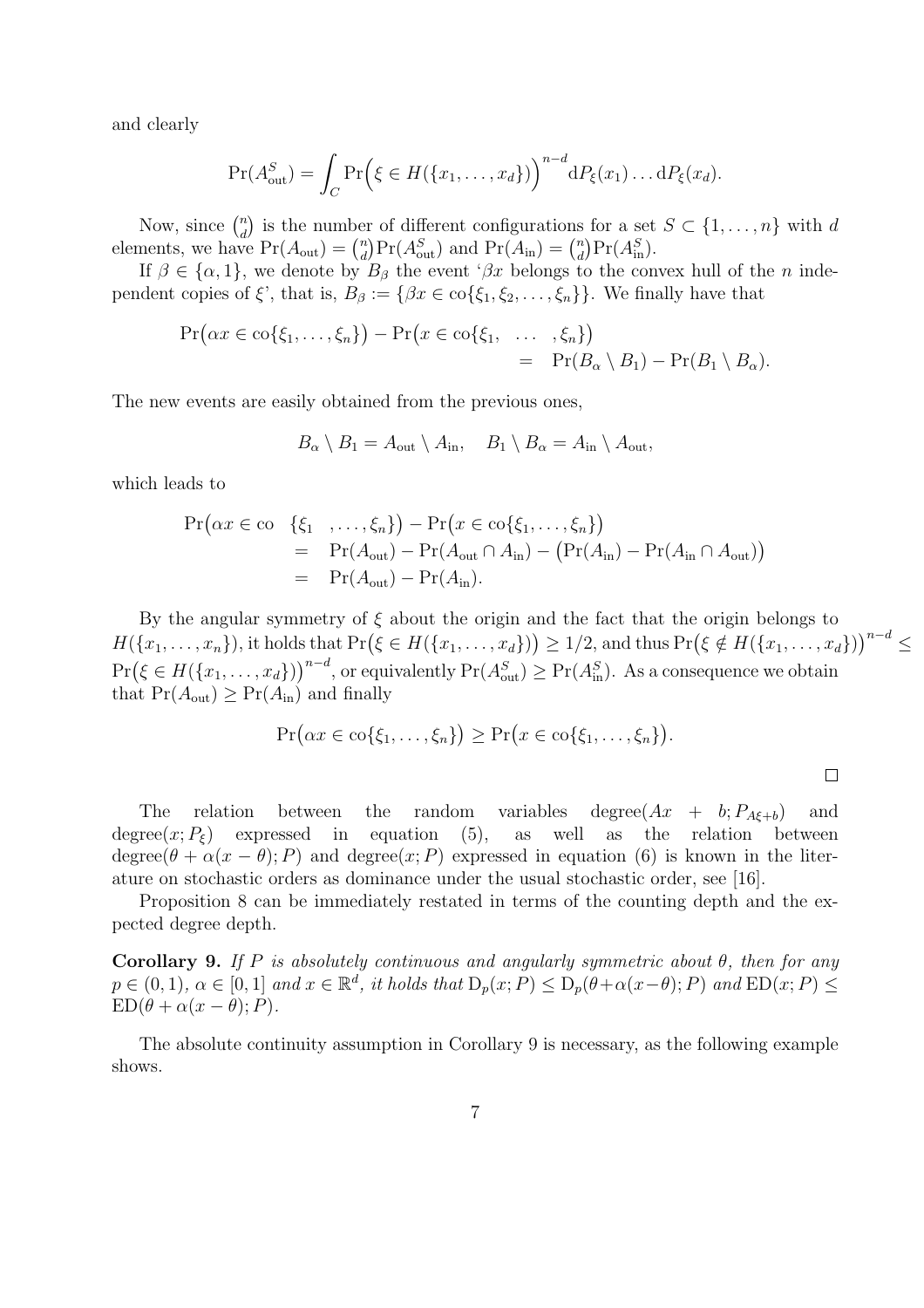Example 10. Let  $\xi$  be a random variable such that  $Pr(\xi = -1) = Pr(\xi = 1) = 0.45$  and  $Pr(\xi = 0) = 0.1$ . The median of  $\xi$  is 0, and therefore  $\xi$  is angularly symmetric about 0, but if  $0.1 < p \leq 0.45$ , then  $-1$  and 1 are the deepest points with respect to the counting depth. It is also easy to compute that  $ED(-1; P_{\xi}) = ED(1; P_{\xi}) = 0.45$ , which is greater than the depth of the median,  $ED(0; P_{\xi}) = 11/29$ .

Remark 11. If  $\xi$  is the same random variable as in Example 10, we easily obtain that  $SD(0; P_{\xi}) = 0.595$  and  $SD(1; P_{\xi}) = SD(-1; P_{\xi}) = 0.6975$ . Since  $-\xi$  is distributed as  $\xi$ , in accordance with Theorem 3.3 in [28], the point of maximal simplicial depth should be the origin. The problem in the argument given by the authors there is that in a previous result, Theorem 3.1 in [28], they do not take into account the possibility of having several nonconnected points of maximal simplicial depth.

**Proposition 12.** For any  $n \in \mathbb{N}$ , it holds that  $Pr(\text{degree}(x; P_{\xi}) \leq n)$ ´  $\longrightarrow 0 \text{ as } ||x|| \rightarrow \infty.$ 

*Proof.* Let  $n \in \mathbb{N}$ , we have that  $Pr({x \in \text{co}\{\xi_1,\ldots,\xi_n\}}) \leq nPr(||\xi|| \geq ||x||)$  which clearly tends to 0 as  $||x|| \to \infty$ .  $\Box$ 

Corollary 13. The counting depth and expected degree depth are negligible for points with arbitrarily large norm, i.e.,

$$
\lim_{\|x\| \to \infty} D_p(x; P) = 0 \quad and \quad \lim_{\|x\| \to \infty} ED(x; P) = 0.
$$

We conclude that both, the counting depth and the expected degree depth, are statistical depth functions. In accordance with Corollary 9, the notion of center that appears in statement *ii.* of Definition 1 must be interpreted as point of angular symmetry for absolutely continuous (angularly symmetric) distributions and the monotonicity given in *iii*. must also be considered relative to the point of angular symmetry.

Corollary 14. The counting depth and the expected degree depth are statistical depth functions in the sense of Definition 1.

#### 2.1.1 Further propositionerties

We will obtain some further properties of the depth functions that are defined in terms of the random variable degree. These properties will be derived from some known results of geometric probabilities and computational geometry.

Given  $x, y_1, \ldots, y_n \in \mathbb{R}^d$ , with  $y_i \neq x$  for every  $i \in \{1, \ldots, n\}$ , the point x belongs to the polytope  $\text{co}\{y_1, \ldots, y_n\}$  if and only if every closed halfspace containing x, contains, at least, one point from  $\{y_1, \ldots, y_n\}$ . Equivalently, the hemispheres of  $S^{d-1}(x)$  with center at the projections of  $y_i$  on  $S^{d-1}(x)$  (*i.e.* the intersections of the ray with origin at x passing through  $y_i$  with the unit sphere centred at x) cover the sphere  $S^{d-1}(x)$ . The fact that the problem of the coverage of the sphere with a given number of hemispheres was equivalent to the problem of computing the probability that a point lies in the convex hull of a given number of random vectors was observed, among others, by Jewell and Romano [5].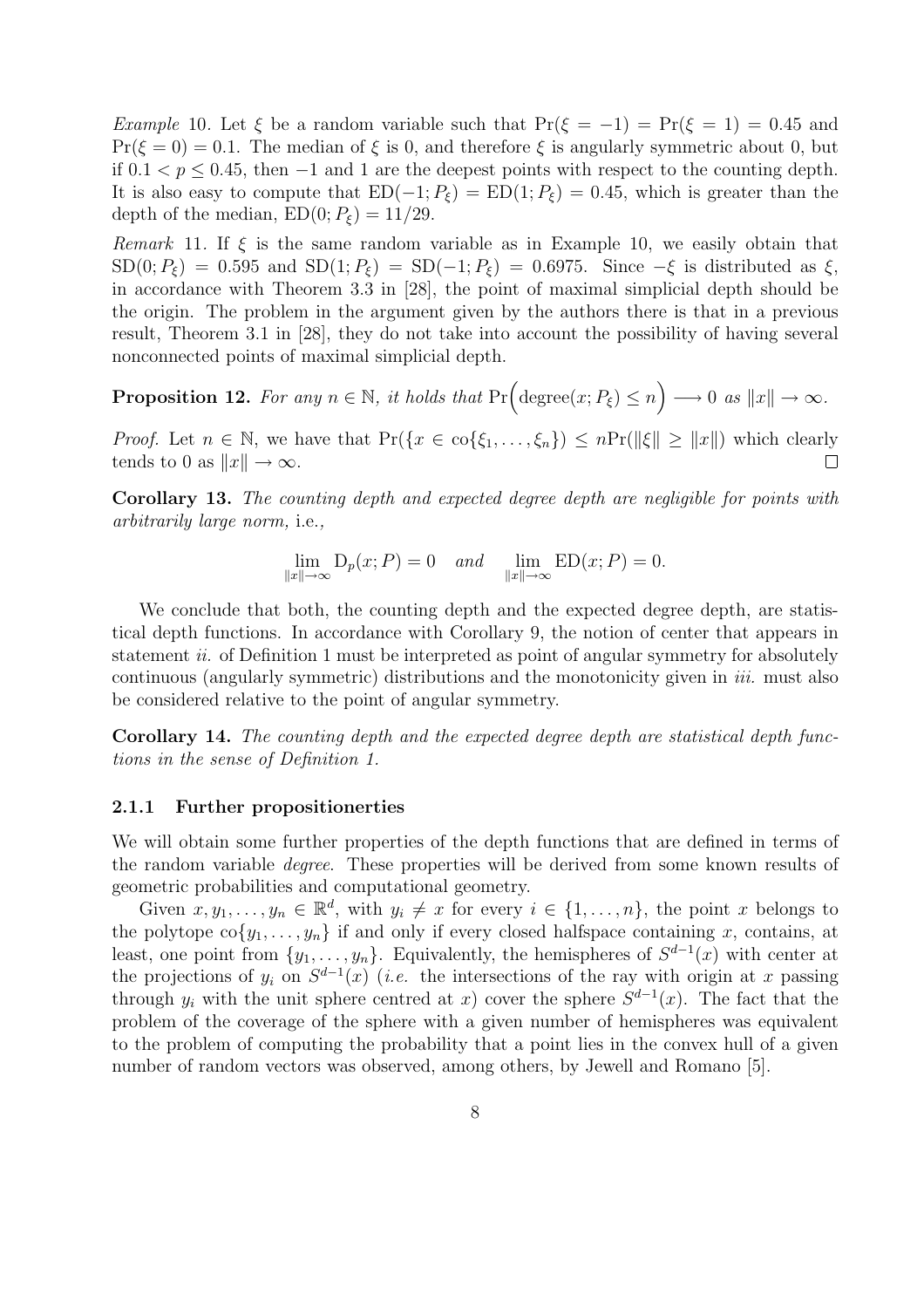In Wendell [24], the author derives an expression for the probability  $p_{d,n}$  that n identically distributed random vectors in  $\mathbb{R}^d$  which are angularly symmetric about some point and such that their distribution assigns probability zero to every hyperplane through the point of angular symmetry all lie on one halfspace with the point of angular symmetry in its boundary, namely he obtains

$$
p_{d,n} = \frac{1}{2^{n-1}} \sum_{i=0}^{d-1} {n-1 \choose i}, \text{ for } n \ge d.
$$
 (7)

We define  $\text{count}(d, p) := \Big(\min\{n \in \mathbb{N} : 1 - p_{d,n} \geq p\}\Big)$ .

**Proposition 15.** If a random vector  $\xi$  in  $\mathbb{R}^d$  is angularly symmetric about  $\theta$  and its distribution assigns probability zero to every hyperplane through  $\theta$ , then

- i. Pr(degree $(\theta; P_{\xi}) \leq n$ ) = 1  $p_{d,n}$  for any  $n \geq d$ ;
- ii.  $D_p(\theta; P_{\xi}) = \text{count}(d, p)$  for any  $p \in (0, 1)$ ;
- iii.  $ED(\theta; P_{\xi}) = (2d+1)^{-1};$

$$
iv. \ \mathrm{SD}(\theta; P_{\xi}) = 2^{-d}.
$$

*Proof.* Formulation *i*. relates  $p_{d,n}$  with the random variable *degree*. Statements *ii*. to *iv.* follow directly from i.  $\Box$ 

Observe that statement *iv.* in Proposition 15 is stronger than Theorem 4 in [11] where the same conclusion is obtained under absolute continuity assumption on  $\xi$ .

The mean number of hemispheres uniformly distributed necessary to cover the sphere is  $2d+1$  (statement *iii.* in Proposition 15) as can be found, for example, in [3] page 69.

Further, in [24] the author obtains the following relation

$$
p_{d,n} = (p_{d,n-1} + p_{d-1,n-1})/2.
$$

From this relation and formula (7), we derive equation (8) which involves only probabilities for a fixed dimension d and together with  $p_{d,d} = 1$  can be useful to compute the counting depth for any  $p \in (0,1)$ ,

$$
p_{d,n} = p_{d,n-1} - \frac{1}{2^{n-1}} \binom{n-2}{d-1}, \quad \text{if } n \ge d+1. \tag{8}
$$

In Wagner and Welzl [22], it is shown that for absolutely continuous random vectors, the value  $p_{d,n}$  is an upper bound for the probability that a point is contained in the convex hull of *n* i.i.d. random vectors in  $\mathbb{R}^d$ . Next we write this result in terms of the random variable degree and derive immediate consequences for the counting depth, the expected degree depth and the simplicial depth.

**Proposition 16.** If  $\xi$  is an absolutely continuous random vector in  $\mathbb{R}^d$ , then for any  $x \in \mathbb{R}^d$ , it holds that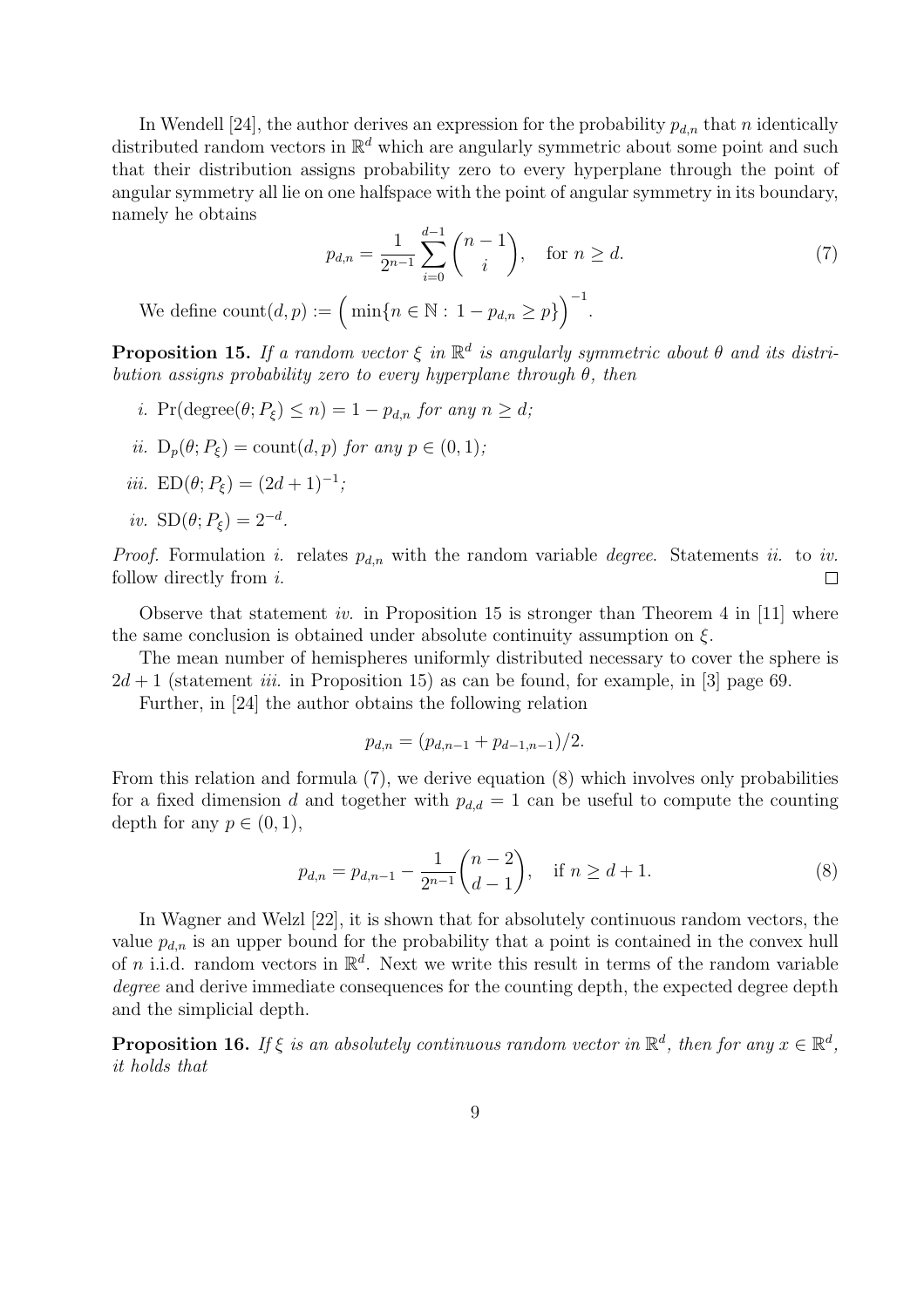- i. Pr(degree $(x; P_{\xi}) \leq n \leq 1 p_{d,n}$  for any  $n \geq d$ ;
- ii.  $D_n(x; P_{\xi}) \leq \text{count}(d, p)$  for any  $p \in (0, 1)$ ;
- iii.  $ED(x; P_{\xi}) \leq (2d+1)^{-1};$
- iv.  $SD(x; P_{\xi}) \leq 2^{-d}$ .

We remark that, in order for these bounds to hold, it is enough to assume that the random vector is absolutely continuous. The bound for the simplicial depth expressed in statement iv. in Proposition 16 was obtained by Liu [11] assuming also angular symmetry.

### 2.2 Examples

#### 2.2.1 Degree and convex hull intersection

We will present a technique to compute the probability that a point is contained in the convex hull of a given number of independent copies of a random vector.

Consider *n* points in the *d*-dimensional Euclidean space,  $x_1, \ldots, x_n \in \mathbb{R}^d$  and  $\alpha_1, \ldots, \alpha_n >$ 0. Clearly it holds that  $0 \in \text{co}\{x_1, \ldots, x_n\}$  if and only if  $0 \in \text{co}\{\alpha_1x_1, \ldots, \alpha_nx_n\}$ .

Further, it holds that  $0 \in \text{co}\{(1, x_1), \ldots, (1, x_i), (-1, x_{i+1}), \ldots, (-1, x_n)\}$  if and only if  $\text{co}\{x_1,\ldots,x_i\} \cap \text{co}\{x_{i+1},\ldots,x_n\} \neq \emptyset$ . As a consequence, we obtain the following result.

**Lemma 17.** Let  $x_1, \ldots, x_n \in \mathbb{R}^d$ ,  $\alpha_1, \ldots, \alpha_i < 0$  and  $\alpha_{i+1}, \ldots, \alpha_n > 0$ , it holds that  $0 \in$  $\{\cos(\alpha_1, x_1), \ldots, (\alpha_n, x_n)\}\$ if and only if  $\cos\{x_1/\alpha_1, \ldots, x_i/\alpha_i\} \cap \cos\{x_{i+1}/\alpha_{i+1}, \ldots, x_n/\alpha_n\} \neq \emptyset$ .



Figure 1: Four points in  $\mathbb{R}^2$  that do not contain another fixed one, marked by ' $\circ$ ', in their convex hull.

Figures 1 and 2 explain Lemma 17 graphically in  $\mathbb{R}^2$  and  $\mathbb{R}^3$  respectively. In both figures, the origin is marked by  $\circ$ , the points whose first coordinate is negative by  $\circ$ . and the points whose first coordinate is positive by  $\forall x$ . The projections of the points in Figure 2 on the hyperplane  $\{(1, x^{(2)}, x^{(3)}) : x^{(2)}, x^{(3)} \in \mathbb{R}\}\)$  are marked by the same symbol that was used for the corresponding point. In accordance with Lemma 17, the origin belongs to the convex hull of the other points if an only if the convex hulls of certain projections of them have nonempty intersection.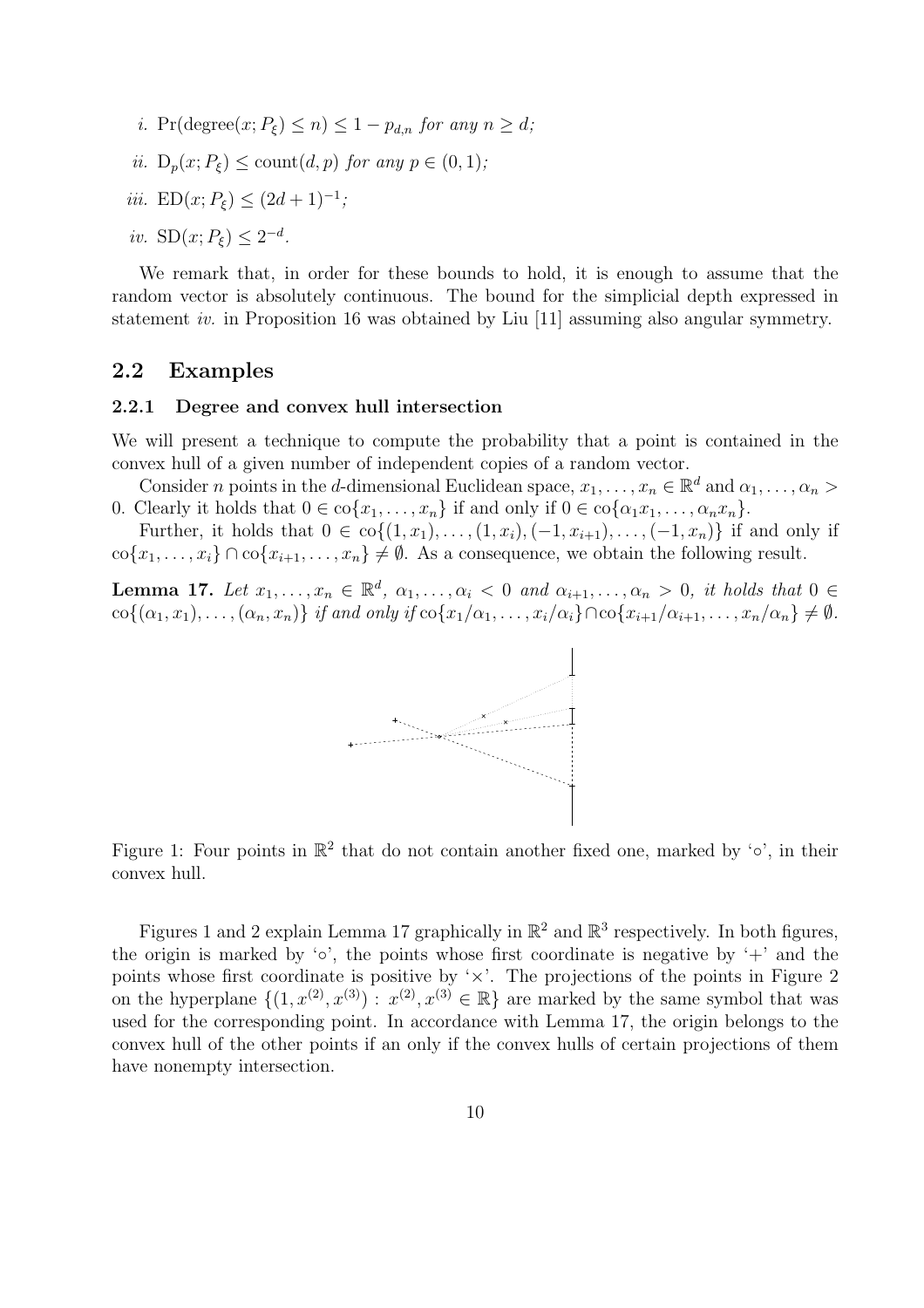

Figure 2: Five points in  $\mathbb{R}^3$  that contain another fixed one, marked by ' $\circ$ ', in their convex hull.

Let  $\xi$  be a random vector in  $\mathbb{R}^d$ , we will explain how to find the distribution of degree $(x; P_{\xi})$ when  $Pr(\xi = x) = 0$ . By the location invariance of the random variable *degree*, it is enough to show how to compute its distribution when  $x = 0$ .

Let  $H$  be any closed halfspace such that the origin belongs to its boundary and the probability that  $\xi$  lies in the boundary of H is zero,  $Pr(\xi \in \partial H) = 0$ . By the affine invariance of the random variable *degree*, it supposes no restriction to consider  $H = \{(x^{(1)}, x^{(2)}, \ldots, x^{(d)})\}$ :  $x^{(1)} \geq 0, x^{(2)}, \ldots, x^{(d)} \in \mathbb{R}$ . Take a sequence of independent copies of  $\xi$ .

For any fixed  $n \in \mathbb{N}$ , we define two events,

 $A_n$  := {0 belongs to the convex hull of the first *n* random vectors},

 $B_i^n$  := {out of the first *n* random vectors, exactly *i* lie in *H*}.

In order for  $A_n$  to hold, there must be, at least, one observation in H and, at least, one out of H, so  $Pr(A_n|B_0^n) = Pr(A_n|B_n^n) = 0$  and, by the law of total probability, we have

$$
Pr(A_n) = \sum_{i=1}^{n-1} Pr(A_n | B_i^n) Pr(B_i^n).
$$

Clearly Pr( $B_i^n$ ) is the probability of i successes out of n independent tries, with  $q =$  $Pr(\xi \in H)$  the probability of a single success,

$$
Pr(B_i^n) = Pr\Big(\text{Binom}(n, q) = i\Big) = {n \choose i} q^i (1-q)^{n-i}.
$$

Let  $\xi_1,\ldots,\xi_n$  be n independent copies of  $\xi$  ordered in such a way that  $\xi_j^{(1)} > 0$  if  $j \leq i$  and  $\xi_j^{(1)} < 0$  if  $j \geq i + 1$ , where  $\xi_j^{(1)}$ <sup>(1)</sup> is the first coordinate of  $\xi_j$ . We remind that  $Pr(\xi^{(1)}=0)$  =  $Pr(\xi \in \partial H) = 0.$  If  $\xi_i^* := (\xi_i^{(2)}$  $\mathcal{L}_{i}^{(2)}, \ldots, \mathcal{L}_{i}^{(d)}$  is the projection of  $\xi_{i}$  on the last  $d-1$  coordinates, then by Lemma 17

$$
\Pr(A_n|B_i^n) = \Pr\Big(\text{co}\{\xi_1^*/\xi_1^{(1)},\ldots,\xi_i^*/\xi_i^{(1)}\} \cap \text{co}\{\xi_{i+1}^*/\xi_{i+1}^{(1)},\ldots,\xi_n^*/\xi_n^{(1)}\} \neq \emptyset\Big).
$$
(9)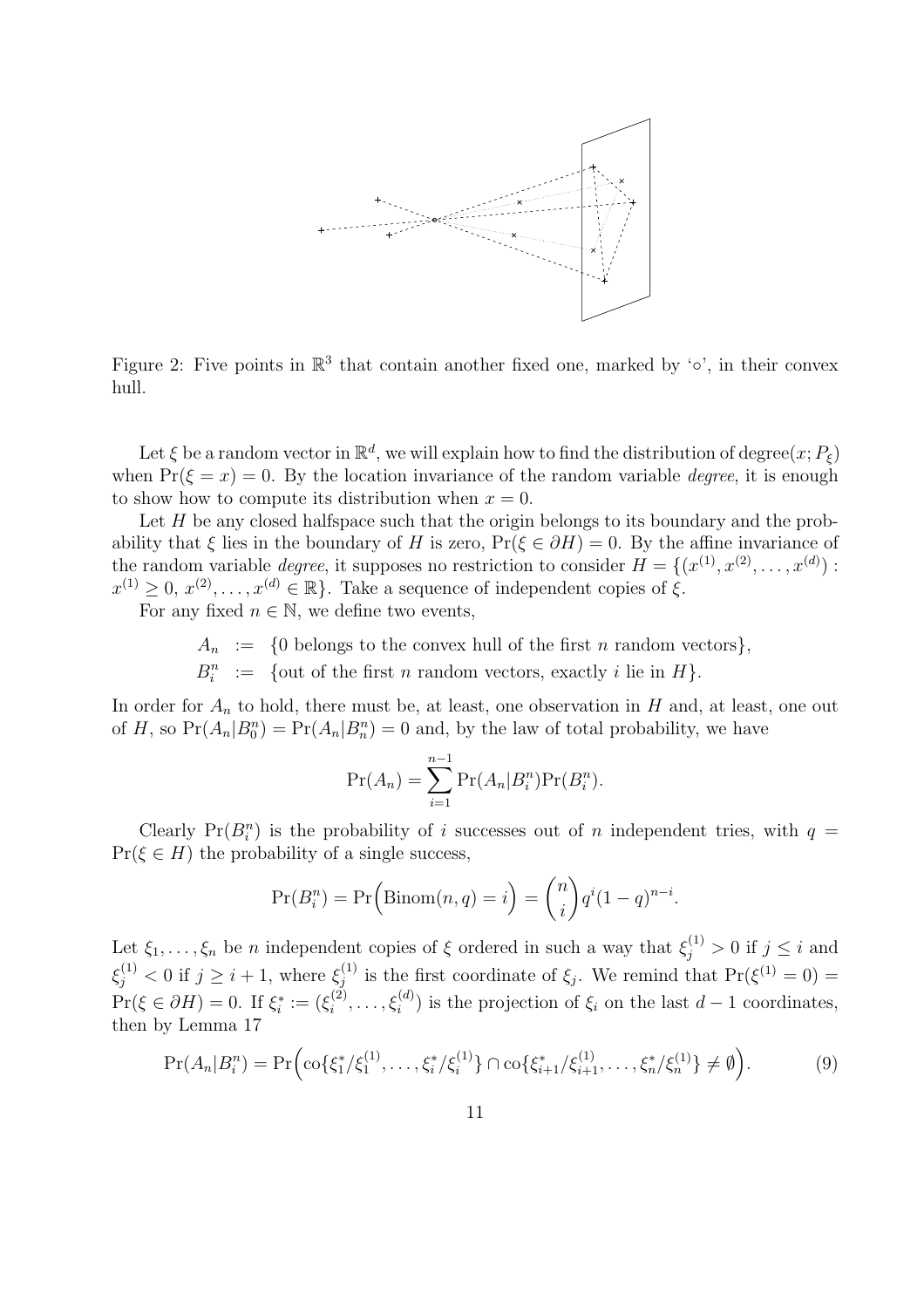Given  $\xi$  and  $\eta$  two random vectors in  $\mathbb{R}^2$ , Rogers [18] described a method to compute the probability that the intersection of the convex hull n independent copies of  $\xi$  and m independent copies of  $\eta$  is nonempty, for any  $n, m \in \mathbb{N}$ . We can use his method to compute the probability that a given point is contained in the convex hull of  $n$  i.i.d. random vectors in  $\mathbb{R}^3$ .

*Example* 18. Let  $\vartheta$  be a random vector in  $\mathbb{R}^3$  such that its projection on  $S^2(x)$  is uniformly distributed (this would be the case, for example, for any spherically symmetric distribution about x). Let  $\tau$  be a random variable independent of  $\vartheta$  satisfying,  $Pr(\tau = -1) = q$  and  $Pr(\tau = 1) = 1 - q$  for some  $q \in (0, 1)$ .

If  $u \in \mathbb{R}^3 \setminus \{0\}$ , let  $\xi$  be distributed as  $\tau \vartheta \operatorname{sign}(\langle \vartheta, u \rangle)$ , where  $\operatorname{sign}(x) = x/|x|$  if  $x \neq 0$ and  $sign(0) = 0$ .

In accordance with (9), we have

$$
Pr(A_n|B_i^n) = Pr\Big(\text{co}\{\eta_1,\ldots,\eta_i\} \cap \text{co}\{\eta_{i+1},\ldots,\eta_n\} \neq \emptyset\Big) \tag{10}
$$

where the  $\eta$ 's are independent and distributed as  $\xi^*/\xi^1|_{\xi^1>0}$  or equivalently as  $\xi^*/\xi^1|_{\xi^1<0}$ . Consequently, their density function is

$$
f_{\eta}(x, y) = \frac{1}{2\pi} (1 + x^2 + y^2)^{-3/2}, \ x, y \in \mathbb{R}.
$$

Using the techniques described in [18], we can compute

$$
\Pr\left(\text{co}\{\eta_1, \eta_2, \eta_3\} \cap \text{co}\{\eta_4\} \neq \emptyset\right) = \frac{12 - \pi^2}{2\pi^2},
$$
  

$$
\Pr\left(\text{co}\{\eta_1, \eta_2\} \cap \text{co}\{\eta_3, \eta_4\} \neq \emptyset\right) = \frac{\pi^2 - 8}{\pi^2}
$$

and finally we obtain

SD(x; P<sub>ξ</sub>) = 
$$
\frac{2q(1-q)}{\pi^2} \Big( \big( (1-q)^2 + q^2 \big) (12 - \pi^2) + 3q(1-q)(\pi^2 - 8) \Big).
$$

#### 2.2.2 Bivariate degree

Jewell and Romano [5] have described a method to compute the probability that a point is contained in the convex hull of a given number of i.i.d. random vectors in  $\mathbb{R}^2$ . We will solve this same problem using the above technique.

Let  $\xi = (\xi^{(1)}, \xi^{(2)})$  lie in  $\mathbb{R}^2$  such that  $\Pr(\xi^{(1)} = 0) = 0$ . Let  $\eta$  be distributed as  $\langle \xi^{(2)}/\xi^{(1)} |_{\xi^{(1)} > 0}$  and  $\zeta$  be distributed as  $\langle \xi^{(2)}/\xi^{(1)} |_{\xi^{(1)} < 0}$ , then

$$
\Pr(A_n|B_i^n) = 1 - \Pr\Big(\{\eta_{i:i} < \zeta_{1:n-i}\} \cup \{\eta_{1:i} > \zeta_{n-i:n-i}\}\Big) \\
= 1 - \Pr(\eta_{i:i} < \zeta_{1:n-i}) - \Pr(\zeta_{n-i:n-i} < \eta_{1:i}).\n\tag{11}
$$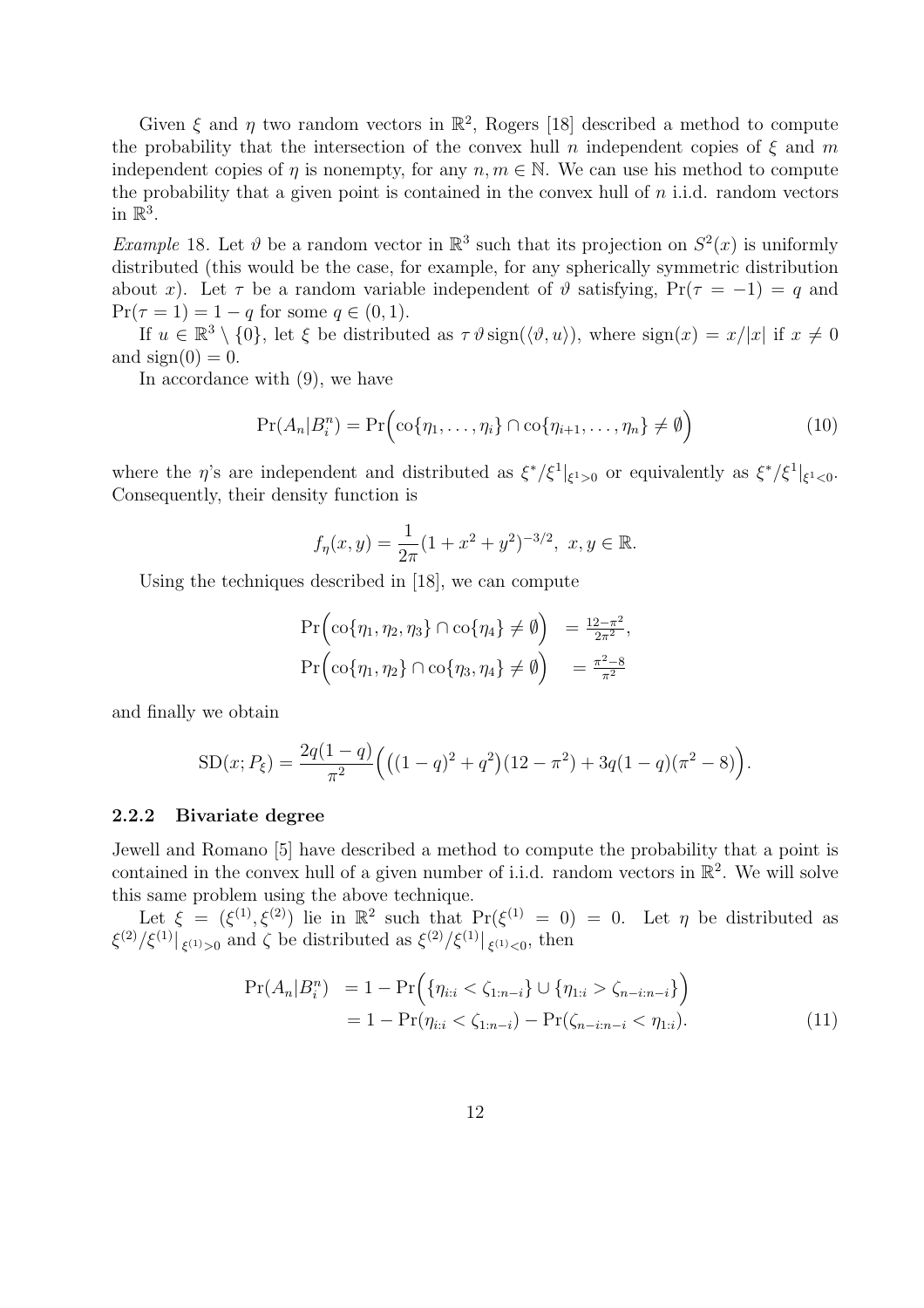At the view of formula (11), it is clear that instead of  $\eta$  and  $\zeta$ , we can take any strictly monotonic transformation simultaneously applied to both of them. Consider, for example, the inverse cotangent function defined on [0,  $\pi$ ], we would have cot<sup>-1</sup> $\eta$  and cot<sup>-1</sup> $\zeta$ . The new random variables represent the angle from axis  $Y$  to the line that passes through the origin and a given observation with positive  $(\cot^{-1}\eta)$  or negative  $(\cot^{-1}\zeta)$  first coordinate measured in the clockwise direction. In some cases it is more simple to compute the distributions of these angles than those of  $\eta$  and  $\zeta$ .

*Example* 19. Let  $\vartheta$  be a random vector in  $\mathbb{R}^2$  angularly symmetric about x and such that the probability that  $\vartheta$  lies on any line containing the origin is zero. Let  $\tau$  be a random variable independent of  $\vartheta$  satisfying  $Pr(\tau = -1) = q$  and  $Pr(\tau = 1) = 1 - q$  for some  $q \in (0, 1)$ .

If  $u \in \mathbb{R}^2 \setminus \{0\}$ , let  $\xi$  be distributed as  $\tau \vartheta \operatorname{sign}(\langle \vartheta, u \rangle)$ .

The random variables  $\eta$  and  $\zeta$  would be absolutely continuous and identically distributed, The random variables  $\eta$  and<br>therefore  $Pr(\eta_{i:i} < \zeta_{1:n-i}) = \binom{n}{i}$ i  $\int_0^1$  and we conclude

$$
\Pr\left(\text{degree}(x; P_{\xi}) \le n\right) = 1 - q^{n} - (1 - q)^{n} - 2\sum_{i=1}^{n-1} q^{i} (1 - q)^{n-i},
$$
\n
$$
\text{ED}(x; P_{\xi}) = \left(\text{Edgefree}(x; P_{\xi})\right)^{-1} = \frac{q(1 - q)}{1 + q - q^{2}},
$$
\n
$$
\text{SD}(x; P_{\xi}) = q(1 - q).
$$
\n(12)

An equivalent expression for probability (12) was obtained in [5].

We can further obtain the simple recursive formula

$$
\begin{aligned} \Pr \quad & \left( \quad \text{degree}(x; P_{\xi}) \le n \right) \\ &= \quad \frac{1}{2} \bigg( \Pr \Big( \text{degree}(x; P_{\xi}) \le n - 1 \Big) + 1 - q^{n-1} - (1 - q)^{n-1} \bigg), \text{ if } n \ge 2 \end{aligned}
$$

which together with the fact that  $Pr(\text{degree}(x; P_{\xi}) \leq 1) = 0$  simplifies the computation of the counting depth for a given  $p \in (0, 1)$ .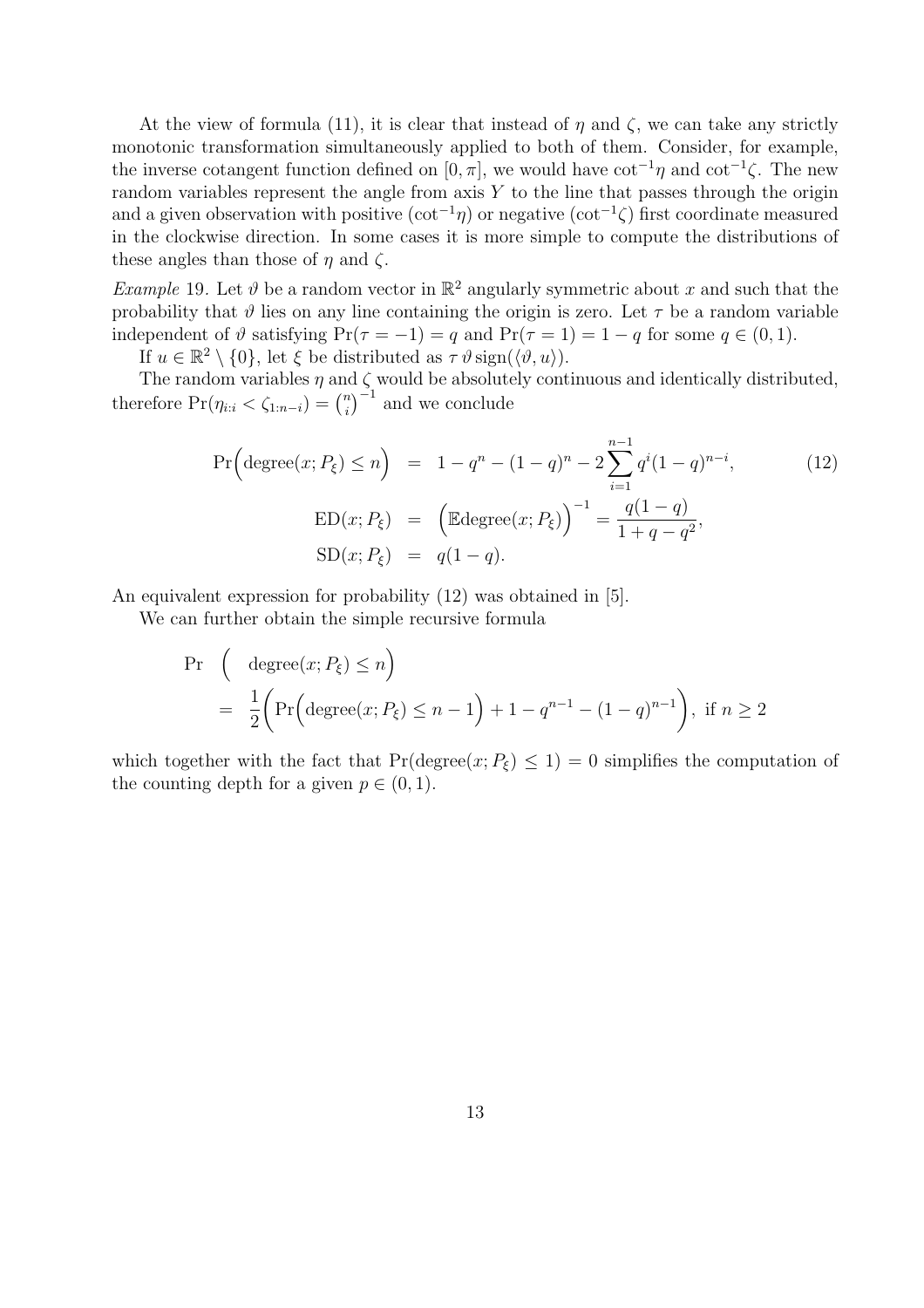### 3 Expected convex hull

Stated elsewhere explicitly or not, all random vectors considered throughout this section are supposed to have finite first moment.

For a random vector  $\xi$ , consider the sequence of random sets  $\{\text{co}\{\xi_1,\ldots,\xi_n\}\}_n$ , where the  $\xi_1, \xi_2, \ldots$  are, as usual, independent copies of  $\xi$ .

Definition 20. The expected convex hull depth of a point with respect to a random vector with finite first moment is the minimum number of independent copies of itself that are needed so that the point belongs to the selection expectation of their convex hull. Let  $x \in \mathbb{R}^d$ , we define

$$
D_{\text{ch}}(x; P_{\xi}) := \Big(\min\{n \in \mathbb{N} : x \in \mathbb{E} \text{co}\{\xi_1, \ldots, \xi_n\}\}\Big)^{-1}.
$$

The central regions associated with the expected convex hull depth are, as usual, the level sets of the depth function, see formula (1). Nevertheless, if  $|\alpha|$  stands for the integer part of  $\alpha$ , they can be expressed the following way,

$$
D_{\text{ch}}^{\alpha}(P_{\xi}) = \mathbb{E}\text{co}\{\xi_1,\ldots,\xi_{\lfloor\alpha^{-1}\rfloor}\} \text{ for } \alpha \in (0,1].
$$

Let us see that the expected convex hull depth is in fact a statistical depth function.

Theorem 21. The family of central regions induced by the expected convex hull depth satisfies the following properties

- *i*.  $D_{\text{ch}}^1(P_{\xi}) = {\mathbb{E}\xi}$ ;
- *ii.*  $D_{ch}^{\alpha}(P_{\xi}) \subset D_{ch}^{\beta}(P_{\xi})$  for every  $\beta \leq \alpha$ ;
- iii.  $D_{ch}^{\alpha}(P_{A\xi+b}) = AD_{ch}^{\alpha}(P_{\xi}) + b$  for every  $A \in \mathbb{R}^{d \times d}$  and  $b \in \mathbb{R}^{d}$ ;
- iv.  $D_{ch}^{\alpha}(P_{\xi})$  is compact and convex.

From the propositionerties of the central regions, we derive the ones of the expected convex hull depth.

**Corollary 22.** Let  $\xi$  be a random vector in  $\mathbb{R}^d$  that induces probability  $P_{\xi}$ ,

i.  $D_{ch}(Ax + b; P_{A\xi+b}) \geq D_{ch}(x; P_{\xi})$  for every  $A \in \mathbb{R}^{d \times d}$  and  $b \in \mathbb{R}$ <sup>d</sup> and if A is nonsingular, equality holds  $D_{ch}(Ax + b; P_{A\xi+b}) = D_{ch}(x; P_{\xi});$ 

$$
ii. \ D_{\text{ch}}(\mathbb{E}\xi; P_{\xi}) = \sup_{x \in \mathbb{R}^d} D_{\text{ch}}(x; P_{\xi});
$$

- iii.  $D_{ch}(x; P_{\xi})$  is a quasiconcave function of x, i.e. for all  $\alpha \in [0, 1]$ ,  $x, y \in \mathbb{R}^d$ , it holds that  $D_{ch}(\alpha x + (1 - \alpha)y; P_{\xi}) \ge \min\{D_{ch}(x; P_{\xi}), D_{ch}(y; P_{\xi})\};$
- iv.  $D_{ch}(x; P_{\xi}) \longrightarrow 0$  as  $||x|| \rightarrow \infty$ .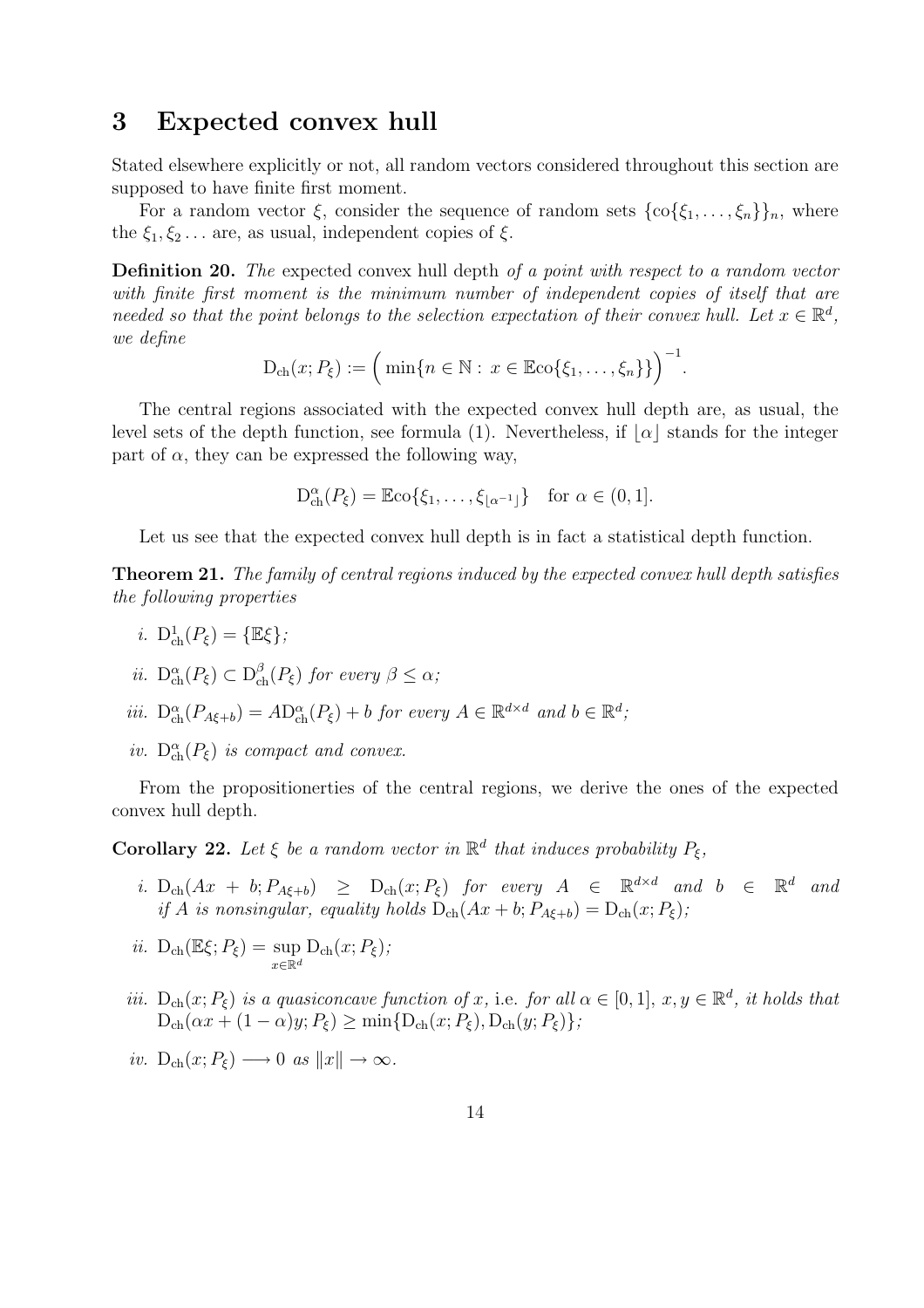The monotonicity relative to the deepest point (statement  $iii.$  in Definition 1) is a direct consequence of the quasiconcavity on x, that is, for all  $\alpha \in [0,1]$  and  $x \in \mathbb{R}^d$ , we have that

$$
D_{\text{ch}}(x; P_{\xi}) \leq D_{\text{ch}}\Big(\mathbb{E}\xi + \alpha(x - \mathbb{E}\xi); P_{\xi}\Big).
$$

Corollary 23. The expected convex hull depth is a statistical depth function in the sense of Definition 1.

Let us show an example of central regions induced by the convex hull depth.

*Example* 24. Consider the distribution P that assigns probability mass  $1/4$  to each of the points  $(1, 1), (1, -1), (-1, 1)$  and  $(-1, -1)$ . We obtain the central regions induced by the convex hull depth plotted in Figure 3.



Figure 3: Contour plots of  $D^1_{ch}(P)$ ,  $D^{1/2}_{ch}(P)$  and  $D^{1/3}_{ch}(P)$ .

### 3.1 Variability stochastic order based on the expected convex hull

Since the deepest point with respect to the expected convex hull depth is the expectation of a random vector, we will analyze its relation with another depth function in the same condition, the *zonoid depth*, thoroughly studied in  $[6, 15]$ . The zonoid depth characterizes the linear convex order by inclusion relation of its corresponding trimmed regions. Next we define the convex hull order also in terms of the inclusion relation of the expected convex hull central regions.

**Definition 25.** Let  $\xi, \eta$  be two random vectors with finite first moment, we define the convex hull order by

$$
\xi \leq_{\text{ch}} \eta \quad \text{if} \quad D_{\text{ch}}^{\alpha}(P_{\xi}) \subset D_{\text{ch}}^{\alpha}(P_{\eta}) \text{ for every } \alpha \in [0,1].
$$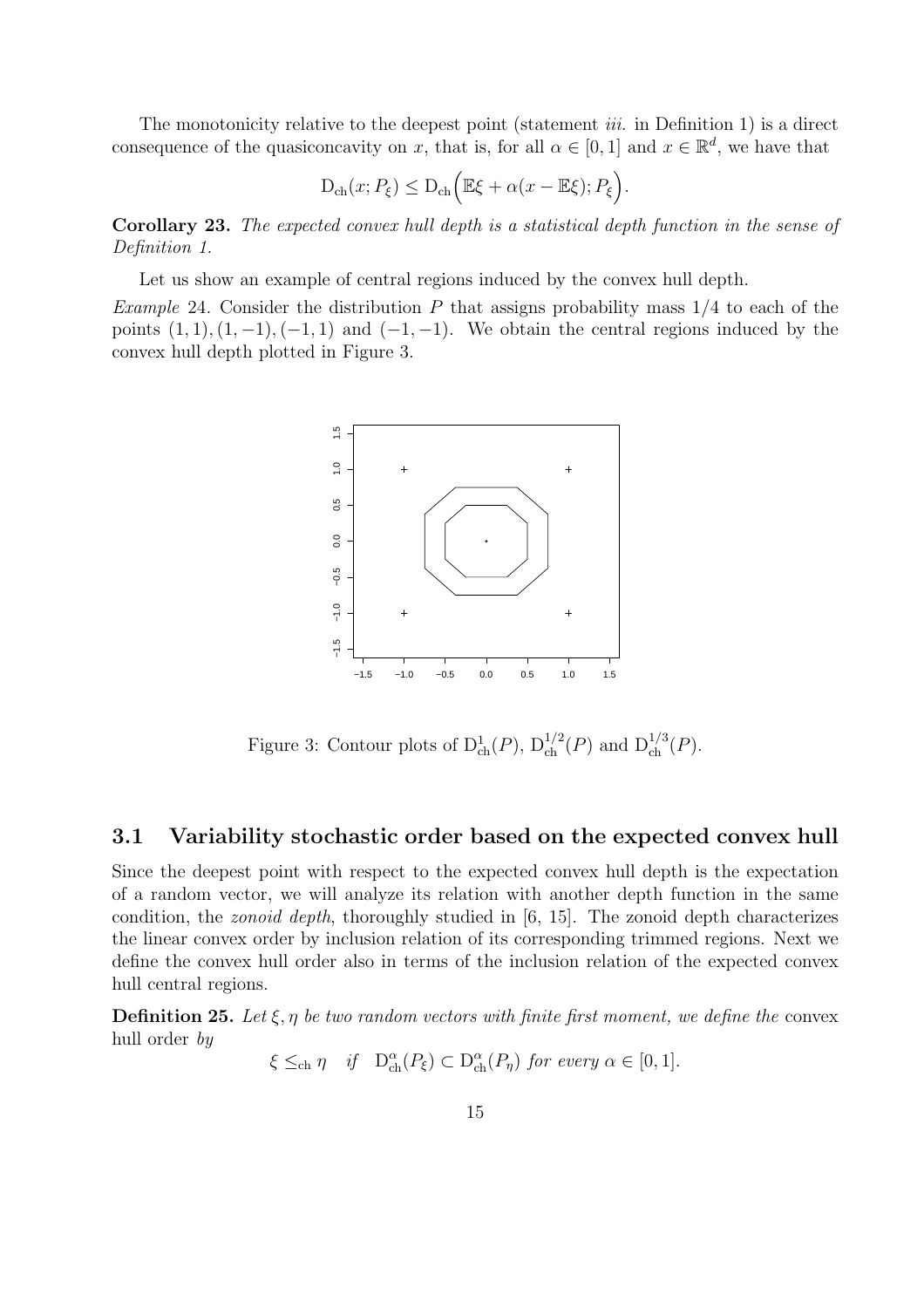Remark 26. The convex hull order can be characterized in a simpler way by  $\xi \leq_{ch} \eta$  if and only if  $\mathbb{E}(\xi_1,\ldots,\xi_n)\subset \mathbb{E}(\eta_1,\ldots,\eta_n)$  for every  $n\in\mathbb{N}$ .

The convex hull order is a stochastic order in the sense that it satisfies the reflexivity, transitivity and antisymmetry propositionerties as a relation among probability distributions of random vectors.

**Proposition 27.** Given  $\xi, \eta$  two random vectors in  $\mathbb{R}^d$ ,

- i. reflexivity,  $\xi \leq_{ch} \xi$ ;
- ii. transitivity, if  $\xi \leq_{ch} \eta$  and  $\eta \leq_{ch} \zeta$ , then  $\xi \leq_{ch} \zeta$ ;
- iii. antisymmetry, if  $\xi \leq_{ch} \eta$  and  $\eta \leq_{ch} \xi$ , then  $\xi$  and  $\eta$  are identically distributed.

*Proof.* Since the convex hull order is defined by set inclusions and set inclusion is reflexive and transitive, the first two statements clearly hold. The antisymmetry is satisfied by the fact that the sequence of selection expectations of the union of independent copies of a random vector characterizes its distribution, see [21].  $\Box$ 

#### 3.1.1 Properties of the convex hull stochastic order

Proposition 28. The convex hull order satisfies the following propositionerties,

- i. if  $\xi \leq_{\text{ch}} \eta$ , then  $\mathbb{E}\xi = \mathbb{E}\eta$ ;
- ii. if  $\mathbb{E}\xi = 0$ , then  $\xi \leq_{\text{ch}} a\xi$  for every  $a \geq 1$ ;
- iii. if  $\xi \leq_{ch} \eta$ , then  $A\xi + b \leq_{ch} A\eta + b$  for every  $A \in \mathbb{R}^{d \times d}$  and  $b \in \mathbb{R}^d$ ;
- iv. if  $\xi \leq_{\text{ch}} \eta$ , then  $\text{co}(\text{supp }\xi) \subset \text{co}(\text{supp }\eta)$ .

Where supp  $\xi$  stands for the support of  $\xi$ .

The convex hull order for random variables can be characterized in terms of inequalities of the expectations of the extreme order statistics.

**Lemma 29.** Given  $\xi, \eta$  two random variables,  $\xi \leq_{\text{ch}} \eta$  if and only if  $\mathbb{E}\xi_{n:n} \leq \mathbb{E}\eta_{n:n}$  and  $\mathbb{E}\xi_{1:n} > \mathbb{E}\eta_{1:n}$  for every  $n \in \mathbb{N}$ .

We can show that it is a linear stochastic order.

**Lemma 30.** Given  $\xi, \eta$  two random vectors in  $\mathbb{R}^d$ 

$$
\xi \leq_{\text{ch}} \eta \text{ if and only if } \langle \xi, u \rangle \leq_{\text{ch}} \langle \eta, u \rangle, \quad \text{for all } u \in \mathbb{R}^d.
$$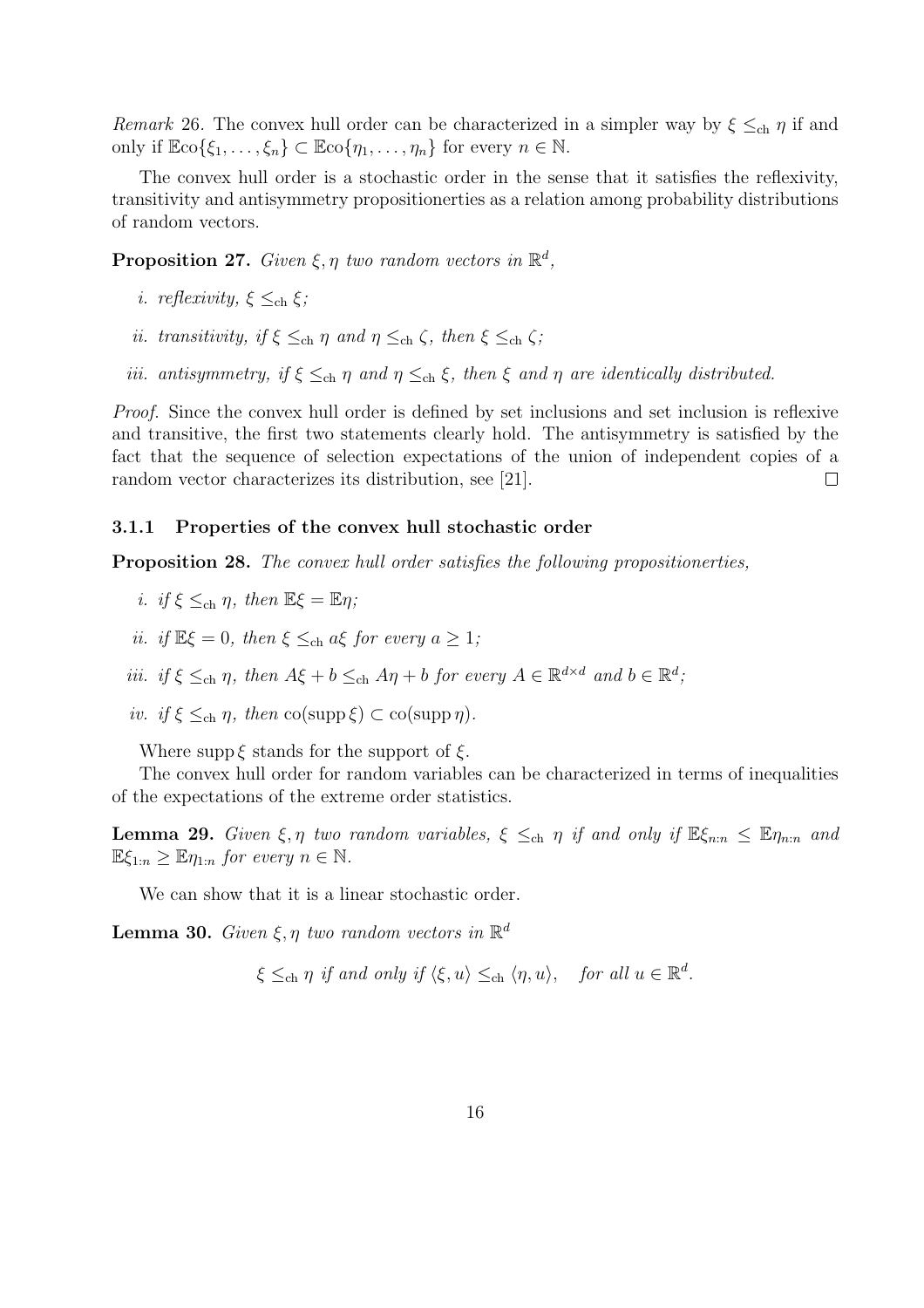*Proof.* By definition  $\xi \leq_{ch} \eta$  if and only if for every  $n \in \mathbb{N}$  it holds that  $\mathbb{E}(\xi_1, \ldots, \xi_n) \subset$  $\mathbb{E}(\alpha[\eta_1,\ldots,\eta_n])$  which, by the relation of the selection expectation and the support function, is equivalent to

$$
\mathbb{E} \max \{ \langle \xi_1, u \rangle, \dots, \langle \xi_n, u \rangle \} \leq \mathbb{E} \max \{ \langle \eta_1, u \rangle, \dots, \langle \eta_n, u \rangle \}
$$

for every  $n \in \mathbb{N}$  and  $u \in \mathbb{R}^d$ . If together with each  $u \in \mathbb{R}^d$  we consider its opposite,  $-u$ , the relation among maximal values turns into a relation among minimal values and we easily obtain the equivalence with  $\langle \xi, u \rangle \leq_{\text{ch}} \langle \eta, u \rangle$  for all  $u \in \mathbb{R}^d$ .  $\Box$ 

In Hoeffding [4], it is shown that the sequence of the expected maxima  $\{\mathbb{E}\xi_{n:n}\}_{n\in\mathbb{N}}$  characterizes the distribution of the random variable  $\xi$ .

Given two random variables  $\xi, \eta$ , conditions  $\mathbb{E}\xi = \mathbb{E}\eta$  and  $\mathbb{E}\xi_{n:n} \leq \mathbb{E}\eta_{n:n}$  are not sufficient to guarantee  $\xi \leq_{ch} \eta$ .

Example 31. Let  $\zeta$  be exponentially distributed with mean 1. Let further  $\xi = 1 - \zeta$  and  $\eta = \zeta - 1$ . It is easy to check that

$$
\mathbb{E}\xi_{n:n} = 1 - \mathbb{E}\zeta_{1:n} = 1 - \frac{1}{n} \quad ; \qquad \mathbb{E}\xi_{1:n} = 1 - \mathbb{E}\zeta_{n:n} = -\sum_{i=2}^{n} \frac{1}{i},
$$
  

$$
\mathbb{E}\eta_{n:n} = \mathbb{E}\zeta_{n:n} - 1 = \sum_{i=2}^{n} \frac{1}{i} \quad ; \qquad \mathbb{E}\eta_{1:n} = \mathbb{E}\zeta_{n:n} - 1 = \frac{1}{n} - 1.
$$

Then clearly  $\mathbb{E}\xi = \mathbb{E}\eta = 0$  and  $\mathbb{E}\xi_{n:n} \leq \mathbb{E}\eta_{n:n}$  for every  $n \in \mathbb{N}$ , but  $\mathbb{E}\xi_{1:3} = -5/6 < -2/3 =$  $\mathbb{E} \eta_{1:3}$  and it is false that  $\xi \leq_{ch} \eta$  (neither does  $\eta \leq_{ch} \xi$  hold).

The convex hull order is a variability stochastic order among random vectors strictly weaker than the linear convex order.

**Lemma 32.** Let  $\xi_1, \ldots, \xi_n$  and  $\eta_1, \ldots, \eta_n$  be two sets of independent random variables and  $f: \mathbb{R}^n \longrightarrow \mathbb{R}$  increasing convex, then if  $\xi_i \leq_{\text{icx}} \eta_i$ , for all  $1 \leq i \leq n$ , it follows that  $f(\xi_1,\ldots,\xi_n)\leq_{\text{icx}} f(\eta_1,\ldots,\eta_n).$ 

*Proof.* Let  $\xi_i, \eta_i$  and f be as above. Further, let  $g : \mathbb{R} \longrightarrow \mathbb{R}$  be increasing and convex, then  $g \circ f : \mathbb{R}^n \longrightarrow \mathbb{R}$  is clearly increasing and convex.

Since for every  $1 \leq i \leq n$  it holds that  $\xi_i \leq_{i} \xi_i$  and each of  $\{\xi_1, \ldots, \xi_n\}$  and  $\{\eta_1, \ldots, \eta_n\}$ are composed by independent random variables, then by Theorem 3.4.4 in [16]  $(\xi_1, \ldots, \xi_n) \leq_{icx}$  $(\eta_1,\ldots,\eta_n)$  and  $\mathbb{E}(g\circ f)(\xi_1,\ldots\xi_n)\leq \mathbb{E}(g\circ f)(\eta_1,\ldots\eta_n)$ . We conclude  $f(\xi_1,\ldots,\xi_n)\leq_{\text{icx}}$  $f(\eta_1,\ldots,\eta_n).$  $\Box$ 

**Theorem 33.** If two random variables  $\xi, \eta$  satisfy  $\xi \leq_{icx} \eta$ , then  $\mathbb{E}\xi_{n:n} \leq \mathbb{E}\eta_{n:n}$  for every  $n \in \mathbb{N}$ .

*Proof.* Let  $\xi_1, \ldots, \xi_n$  and  $\eta_1, \ldots, \eta_n$  be independent copies of  $\xi$  and  $\eta$  respectively. Since max :  $\mathbb{R}^n \longrightarrow \mathbb{R}$  is increasing and convex, by Lemma 32 max $\{\xi_1,\ldots,\xi_n\} \leq_{\text{icx}} \max\{\eta_1,\ldots,\eta_n\}$  and finally  $\mathbb{E}\xi_{n:n} \leq \mathbb{E}\eta_{n:n}$  for every  $n \in \mathbb{N}$ .  $\Box$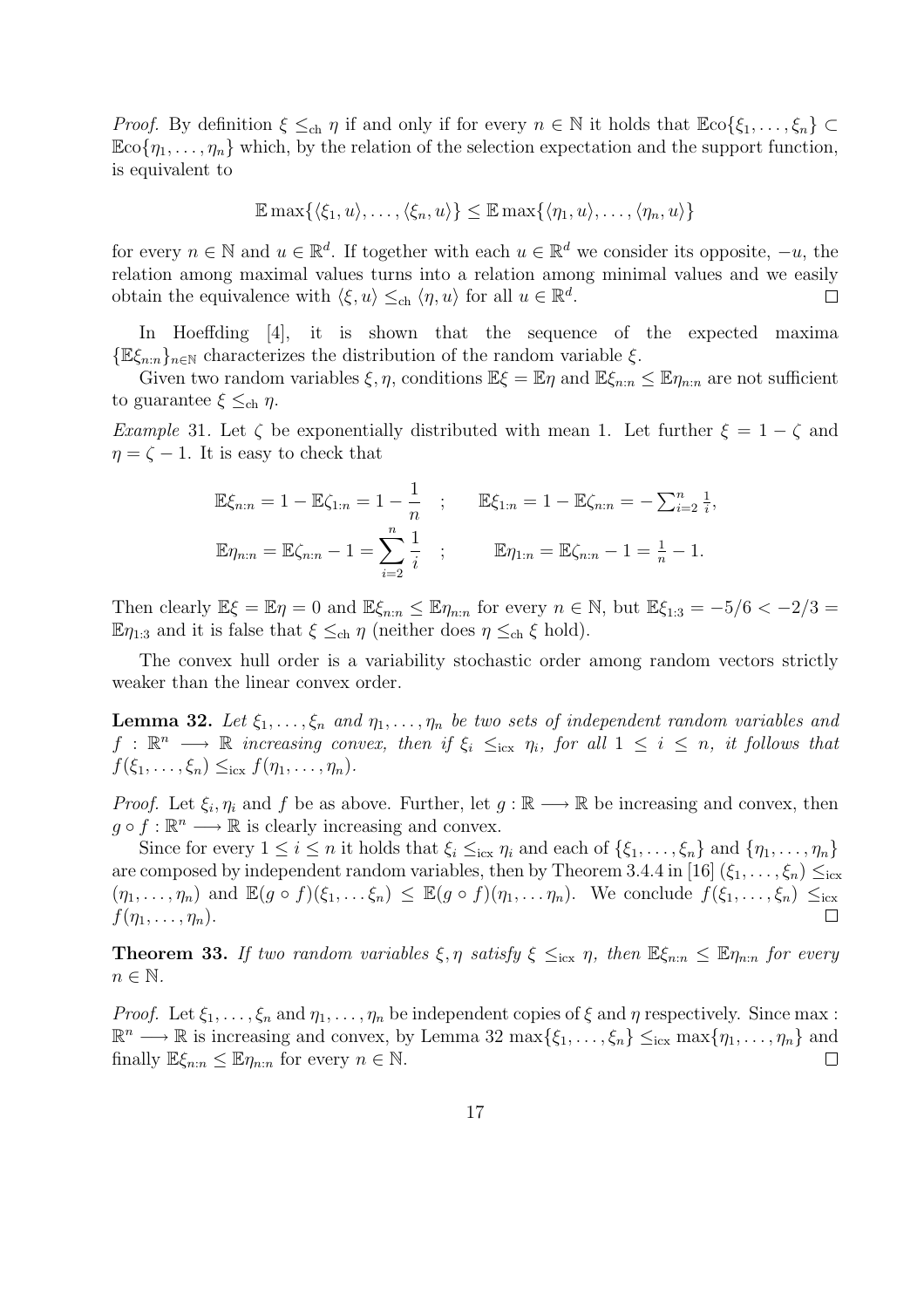Remark 34. The order relation defined by  $\mathbb{E}\xi_{n:n} \leq \mathbb{E}\eta_{n:n}$  for all  $n \in \mathbb{N}$  has already been considered by Wang and Young [23] under the name of dual stochastic dominance of infinite order and Theorem 33 can be derived from Corollary 4.7 in [23]. Nevertheless, for the sake of simplicity, since the above proof is quite straightforward, we have decided to include it here, instead of formally introducing the dual stochastic dominance.

**Theorem 35.** If two random variables  $\xi, \eta$  satisfy  $\xi \leq_{\text{cx}} \eta$ , then  $\xi \leq_{\text{ch}} \eta$ .

*Proof.* Let  $\xi \leq_{cx} \eta$ , then  $\xi \leq_{icx} \eta$  and  $-\xi \leq_{icx} -\eta$ . By Theorem 33, we have  $\mathbb{E}\xi_{n:n} \leq \mathbb{E}\eta_{n:n}$ and  $\mathbb{E}(-\xi)_{n:n} \leq \mathbb{E}(-\eta)_{n:n}$  or equivalently  $\mathbb{E}\xi_{1:n} \geq \mathbb{E}\eta_{1:n}$  for every  $n \in \mathbb{N}$  which leads to ξ  $\leq_{\text{ch}}$  η.  $\Box$ 

We finally obtain the desired result.

**Theorem 36.** If two random vectors  $\xi, \eta$  satisfy  $\xi \leq_{\text{lcx}} \eta$ , then  $\xi \leq_{\text{ch}} \eta$ .

*Proof.* Let  $\xi \leq_{\text{lcx}} \eta$ , then  $\langle \xi, u \rangle \leq_{\text{c}x} \langle \eta, u \rangle$  for every  $u \in \mathbb{R}^d$  and, by Theorem 35, we have  $\langle \xi, u \rangle \leq_{\text{ch}} \langle \eta, u \rangle$  for every  $u \in \mathbb{R}^d$ , which by Lemma 30 leads to  $\xi \leq_{\text{ch}} \eta$ .  $\Box$ 

To end this section, we show an example of two random variables ordered with respect to the convex hull order, but not with respect to the convex order.

Example 37. Let  $\xi$  be a discrete random variable such that  $Pr(\xi = -2/3) = Pr(\xi = 2/3) =$  $1/2$  and  $\eta$  uniformly distributed in  $(-1, 1)$ .

It can be easily shown that  $\mathbb{E}\xi_{n:n} = (2^{n-1}-1)/(3 \times 2^{n-2})$  and  $\mathbb{E}\eta_{n:n} = (n-1)/(n+1)$ . Thus, for all  $n \in \mathbb{N}$  it holds that  $\mathbb{E}\xi_{n:n} \leq \mathbb{E}\eta_{n:n}$  and since  $\xi$  and  $\eta$  are symmetric with respect to 0 this is sufficient to prove that  $\xi \leq_{ch} \eta$ .

If we consider the convex function  $f(x) = x_+$ , clearly  $\mathbb{E} f(\xi) = 1/3 > 1/4 = \mathbb{E} f(\eta)$  and then  $\xi \leq_{\text{cx}} \eta$  does not hold.

### 3.2 Multivariate Gini mean difference

Families of central regions provide us with set-valued location estimates. Nevertheless, these families grow at different rates depending on the scatter of the probability distribution that we study. We propose two scatter estimates based on the expected convex hull central regions. These scatter estimates generalize the Gini mean difference and the Gini index to the multivariate setting. In Koshevoy and Mosler [7], Koshevoy et al. [9, 10], Oja [17] or Wilks [25], the authors also propose multivariate extensions of the Gini mean difference, the Gini index and other scatter estimates.

Let  $\xi$  be a random variable and  $\xi_1, \xi_2$  be two independent copies of  $\xi$ . We will define the Gini mean difference and the Gini index of  $\xi$ .

**Definition 38.** The Gini mean difference of  $\xi$  is defined as

$$
M_1(\xi):=\frac{1}{2}\mathbb{E}|\xi_1-\xi_2|,
$$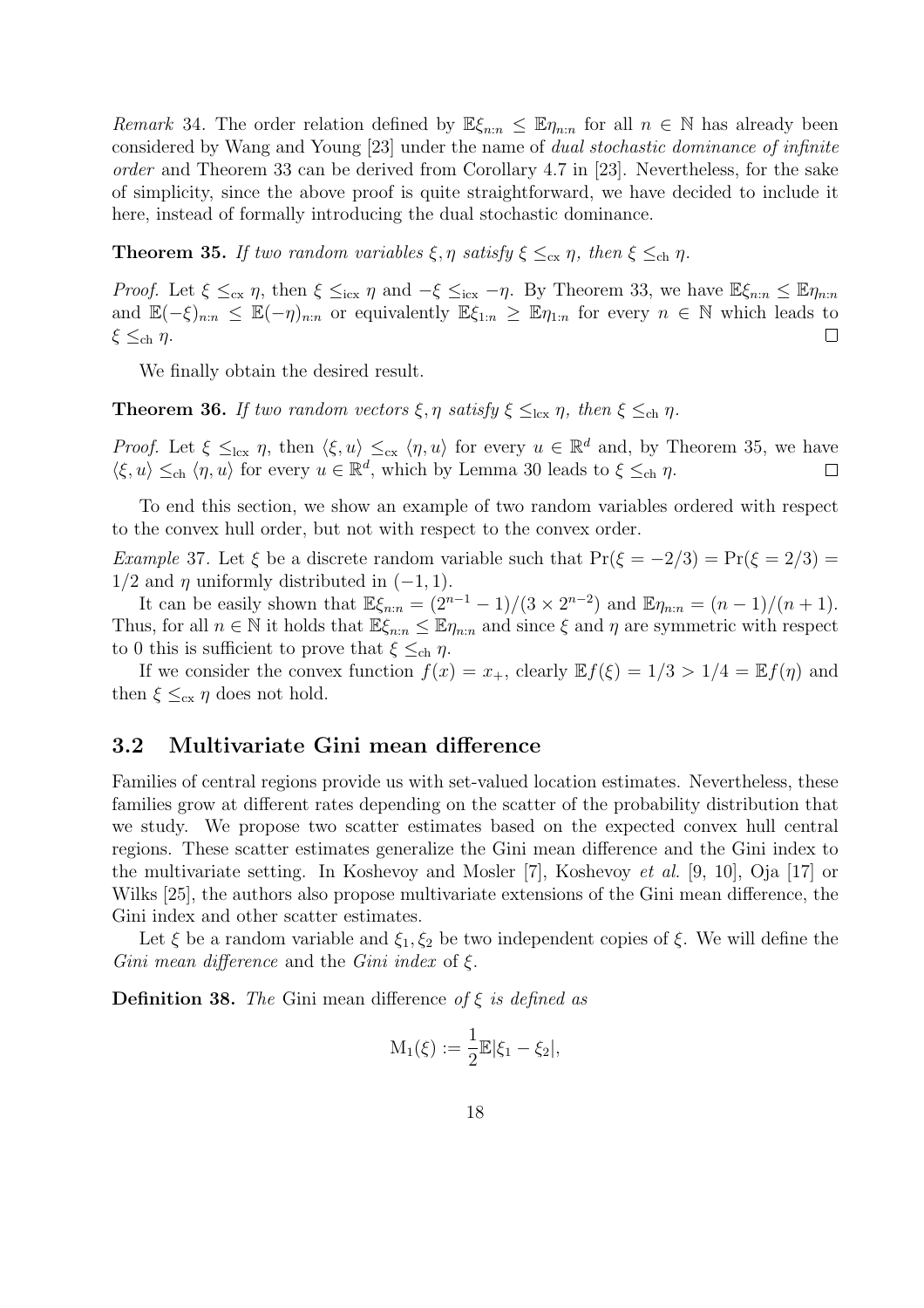and if  $\mathbb{E}\xi \neq 0$ , its Gini index is given by

$$
G_1(\xi) := \frac{M_1(\xi)}{|\mathbb{E}\xi|}.
$$

If vol<sub>d</sub> stands for the *d*-dimensional volume (the Lebesgue measure on  $\mathbb{R}^d$ ), we have the following relation for the volume of the expected convex hull central region of level 1/2 of a random variable,

$$
\mathbb{E}|\xi_1 - \xi_2| = \mathbb{E}\xi_{2:2} - \mathbb{E}\xi_{1:2} = \mathrm{vol}_1 \mathbb{E} \mathrm{co}\{\xi_1, \xi_2\} = \mathrm{vol}_1 \mathrm{D}_{\mathrm{ch}}^{1/2}(P_{\xi}).
$$

As a consequence, given a random vector  $\xi$  in  $\mathbb{R}^d$ , the value

$$
\mathcal{M}_d(\xi) := \frac{1}{2} \text{vol}_d \mathcal{D}_{\text{ch}}^{1/2}(P_\xi)
$$
\n(13)

would be a natural candidate for a multivariate Gini mean difference. In the same fashion, if all of the components of Eξ are nonzero, the Gini mean difference of the random vector  $(\xi^{(1)}/|\mathbb{E}\xi^{(1)}|,\ldots,\xi^{(d)}/|\mathbb{E}\xi^{(d)}|),$ 

$$
G_d(\xi) := M_d\Big( (\xi^{(1)} / |\mathbb{E}\xi^{(1)}|, \dots, \xi^{(d)} / |\mathbb{E}\xi^{(d)}|) \Big) \tag{14}
$$

is a natural candidate for a multivariate Gini index.

The expected convex hull central region of level 1/2 can be decomposed in terms of the expectation of the random vector and a convex body that is centrally symmetric about the origin,

$$
D_{ch}^{1/2}(P_{\xi}) = \mathbb{E} \{ \xi_1, \xi_2 \} = \mathbb{E} \xi_1 + \mathbb{E} \{ \xi_2 - \xi_1 \} \\
= \{ \mathbb{E} \xi + x : x \in \mathbb{E} \{ \xi_2 - \xi_1 \} \}.
$$
\n(15)

The information about location contained in  $D_{ch}^{1/2}(P_{\xi})$  is provided by  $\mathbb{E}{\xi}$  and the information about scatter by  $\mathbb{E} \text{co}\{0, \xi_2 - \xi_1\}.$ 

From (15), the multivariate Gini mean difference and the multivariate Gini index defined in (13) and (14) can now be written as

$$
M_d(\xi) = \text{vol}_d \mathbb{E} \text{co}\{0, \xi_2 - \xi_1\}
$$
 and  $G_d(\xi) = \frac{M_d(\xi)}{\prod_{i=1}^d |\mathbb{E}\xi^{(i)}|}.$ 

The set  $\mathbb{E}(\cos{0}, \xi_2 - \xi_1)$  is a zonoid. Zonoids are a family of centrally symmetric convex bodies extensively studied in Convex Geometry, see for example Chapter 3 in Schneider [19]. They have been recently introduced in Statistics by the lift zonoid theory of Koshevoy and Mosler, see [6, 7, 8, 15]. In accordance with [8, 15], the set  $\mathbb{E}(\infty) \{0, \xi_2 - \xi_1\}$  is the zonoid of the distribution of  $\xi_2 - \xi_1$  (a symmetrization of the random vector  $\xi$ ). Formulas for the volumes of zonoids of empirical and general probabilities are derived in Proposition 2.9 and Theorem 2.10 in [15].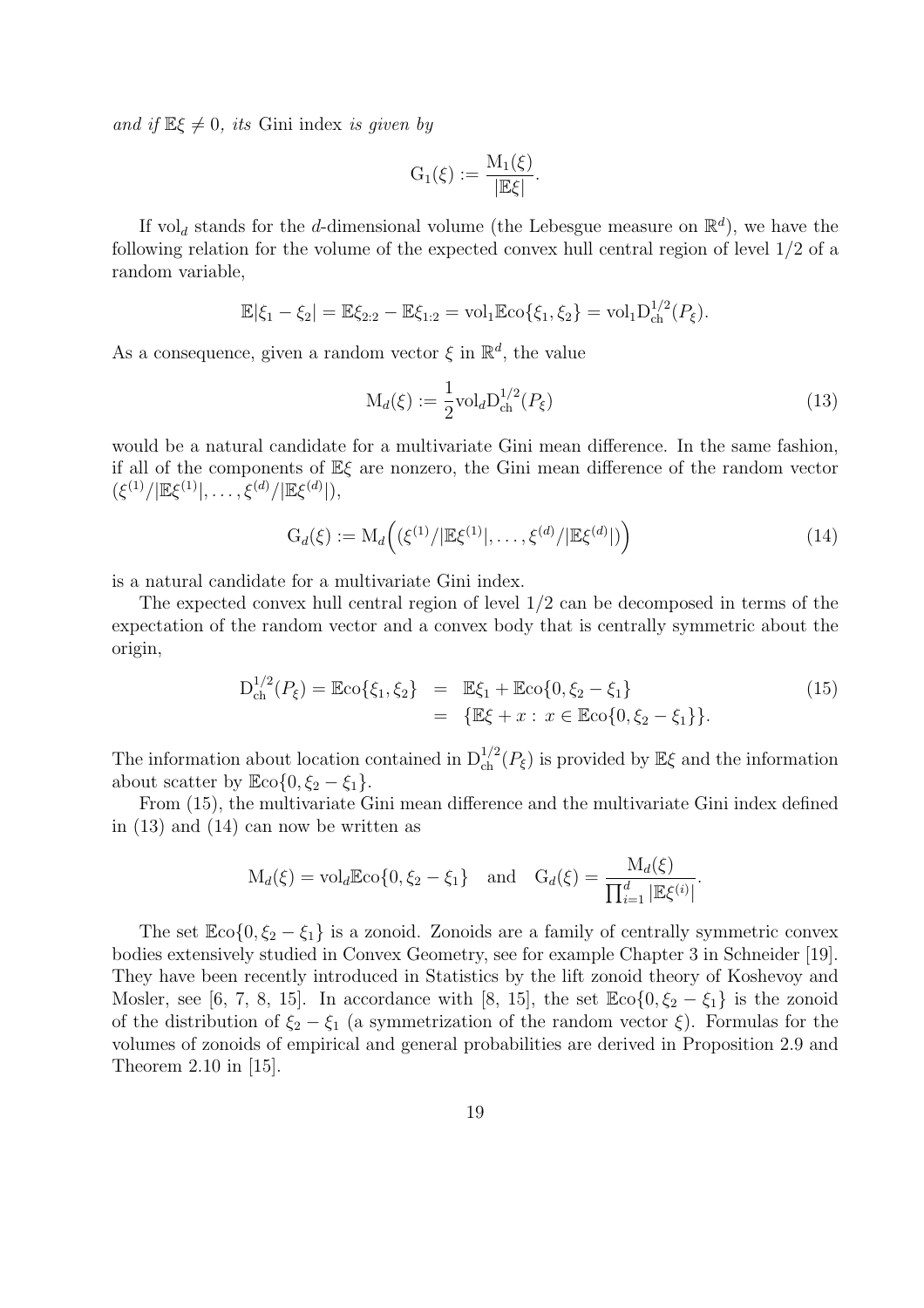## 4 Conclusions

The aim of this paper is twofold, in the first place we wanted to study some generalizations of the simplicial depth and develop techniques to compute them for population distributions. As it has been explained in Section 2.1.1, this is equivalent to study the coverage of the sphere with random hemispheres, an attractive problem that has received previous attention from the statistical community. The empirical behaviour of the new notions of depth given in Section 2 has not been considered in this paper and is left for future research.

In the second place, we wanted to obtain new relations between depth functions and stochastic orders. Previous work of other authors (like Koshevoy and Mosler, see [6, 7, 8, 15] for the lift zonoid theory, or Zuo and Serfling [29]) aim in this direction. In the last section of the paper, we build scatter estimates based on the new central regions that generalize the Gini mean difference and the Gini index to the multivariate setting. The study of the statistical propositionerties and empirical behaviour of these indices is also left for future research.

### Acknowledgements

Thanks are due to Prof. Ilya Molchanov from the University of Berne for posing the problemma that originated this research and many enlightening discussions. The author would also like to thank his supervisor Prof. Miguel López-Díaz from the University of Oviedo for carefully reading an early version of this manuscript that was included in his Ph.D. dissertation.

This research was partially done while the author was visiting the University of Berne, the hospitality of its Department of Mathematical Statistics and Actuarial Science is acknowledged.

## References

- [1] I. Cascos, M. López-Díaz, Integral trimmed regions. J. Multivariate Anal. (2005) in press.
- [2] S. Chiu, I. Molchanov, A new graph related to the directions of nearest neighbours in a point process. Adv. in Appl. Probab. 35 (2003) 47–55.
- [3] P. Hall, Introduction to the theory of coverage processes. John Wiley, New York, 1988.
- [4] W. Hoeffding, On the distribution of the expected values of the order statistics. Ann. Math. Statist. 24 (1953) 93–100.
- [5] N.P. Jewell, J.P. Romano, Coverage problemmas and random convex hulls. J. Appl. Probab. 19 (1982) 546–561.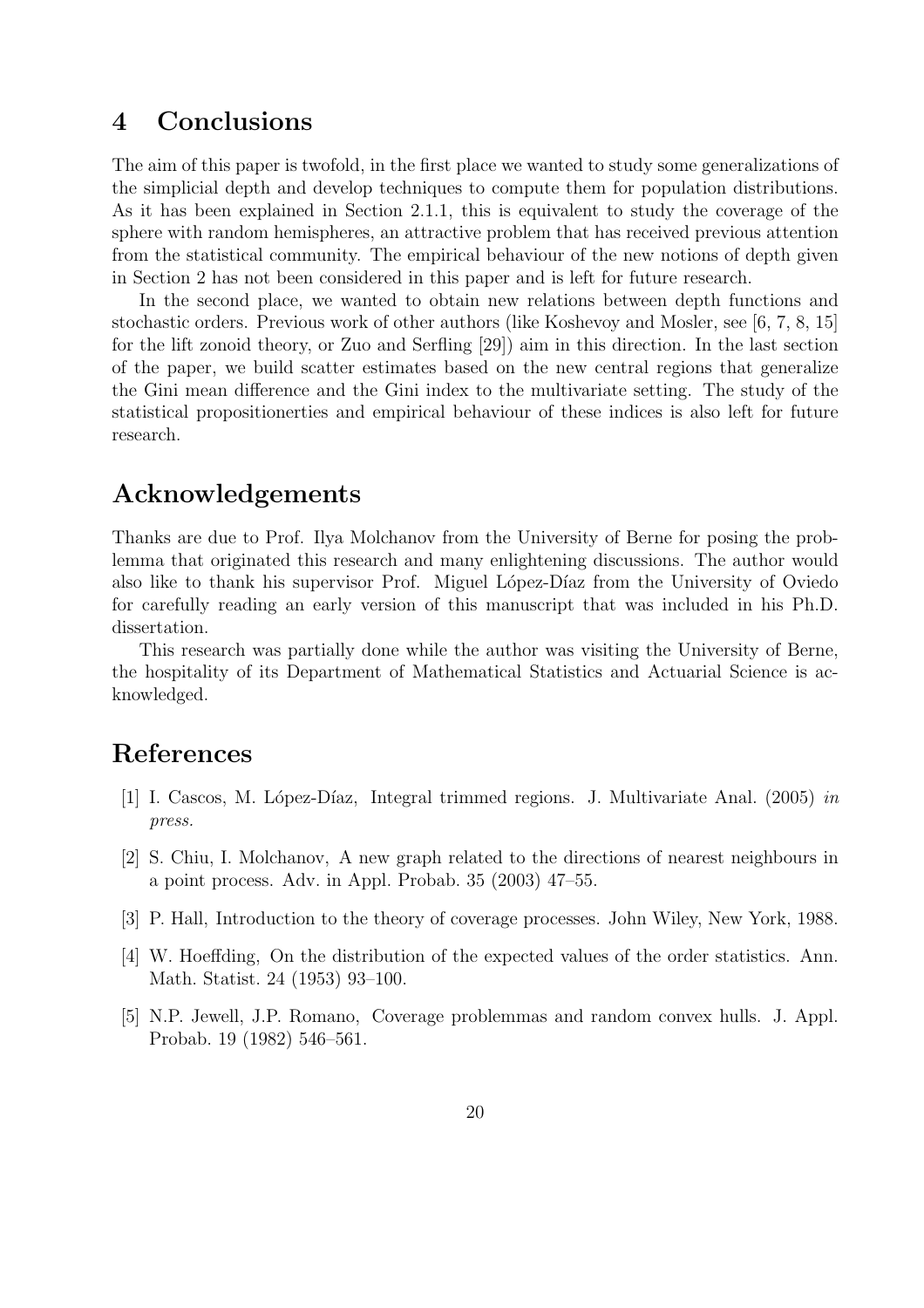- [6] G. Koshevoy, K. Mosler, Zonoid trimming for multivariate distributions. Ann. Statist. 25 (1997) 1998–2017.
- [7] G. Koshevoy, K. Mosler, Multivariate Gini indices. J. Multivariate Anal. 60 (1997) 252–276.
- [8] G. Koshevoy, K. Mosler, Lift zonoids, random convex hulls and the variability of random vectors. Bernoulli 4 (1998) 377–399.
- [9] G. Koshevoy, J. Möttönen, H. Oja, A scatter matrix estimate based on the zonotope. Ann. Statist. 31 (2003) 1439–1459.
- [10] G. Koshevoy, J. Möttönen, H. Oja, On the geometry of multivariate  $L_1$  objective functions. Allg. Stat. Arch. 88 (2004) 137–154.
- [11] R. Liu, On a notion of data depth based on random simplices. Ann. Statist. 18 (1990) 405–414.
- [12] R. Liu, J. Parelius, K. Singh, Multivariate analysis by data depth: descriptive statistics, graphics and inference. Ann. Statist. 27 (1999) 783–858.
- [13] I. Mizera, On depth and deep points: a calculus. Ann. Statist. 30 (2002) 1681–1736.
- [14] I. Molchanov, Theory of random sets. Springer-Verlag, London, 2005.
- [15] K. Mosler, Multivariate dispersion, central regions and depth. The lift zonoid approach, volume 165 of Lecture Notes in Statistics. Springer-Verlag, Berlin, 2002.
- [16] A. Müller, D. Stoyan, Comparison Methods for Stochastic Models and Risks. Wiley Series in Probability and Statistics. John Wiley and sons, Ltd., 2002.
- [17] H. Oja, Descriptive statistics for multivariate distributions. Statist. Probab. Lett. 1 (1983) 327–332.
- [18] L.C.G. Rogers, The probability that two samples in the plane will have disjoint convex hulls. J. Appl. Probab. 15 (1978) 790–802.
- [19] R. Schneider, Convex bodies: the Brunn-Minkowski theory. Encyclopedia of Mathematics and its Applications 44. Cambridge University Press, Cambridge, 1993.
- [20] C.G. Small, A survey of multidimensional medians. Internat. Statist. Rev. 58 (1990) 263–277.
- [21] R. Vitale, Expeted convex hulls, order statistics, and Banach space probabilities. Acta Appl. Math. 9 (1987) 97–102.
- [22] U. Wagner, E. Welzl, A continuous analogue of the Upper Bound Theorem. Discrete Comput. Geom. 26 (2001) 205–219.